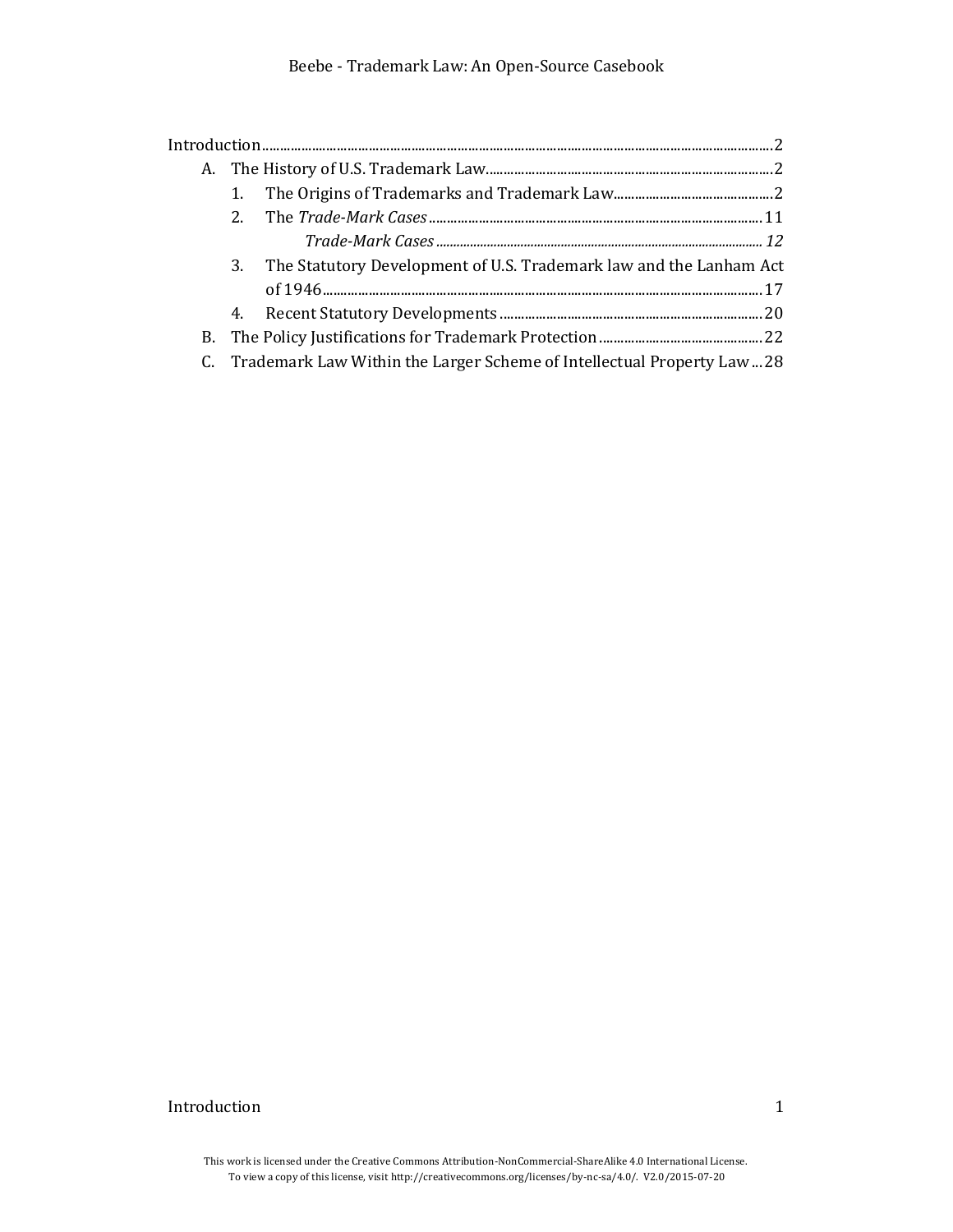# **Introduction**

<span id="page-1-0"></span>Trademark lawyers often tell the story in one form or another of the Coca-Cola lawyer who spoke in 1986 of the value of the company's goodwill as symbolized by its brand: "The production plants and inventories of The Coca-Cola Company could go up in flames overnight. Yet, on the following morning there is not a bank in Atlanta, New York, or anywhere else, that would not lend this Company the funds necessary for rebuilding, accepting as security only the inherent good will in its trademarks 'Coca-Cola' and 'Coke."'<sup>1</sup> The story was and remains no exaggeration. In 2014, Interbrand estimated the value of the Coca-Cola brand to be \$81.6 billion2—as against a tangible asset base in 2014 of approximately \$4 billion.<sup>3</sup>

APPLE, GOOGLE, COKE, MICROSOFT, SAMSUNG, TOYOTA, MCDONALDS, LOUIS VUITTON, NIKE, PEPSI, FACEBOOK, VISA, CITI, STARBUCKS, MASTERCARD. Instantly recognizable by a very large proportion of humanity, these are among the most valuable and influential signs in the world, rivalling in significance many religious and national symbols. They are only the most notorious of the millions of brand names that populate the modern marketplace. Trademark law regulates these brand names, from the multibillion dollar global brands to the name of the local shop down the street. Without trademark protection, many would cease to exist.

In this introductory chapter, we first review the early history of trademarks and trademark law, including the first great Supreme Court trademark case, the socalled *Trade-Mark Cases*. We then critically consider the varied policy justifications for trademark protection. We conclude by briefly situating trademark law within the larger scheme of intellectual property law.

#### <span id="page-1-1"></span>**A. The History of U.S. Trademark Law**

# <span id="page-1-2"></span>**1. The Origins of Trademarks and Trademark Law**

In the excerpt that follows, Mark McKenna surveys the origins of American trademark law from seventeenth-century English case law up through nineteenth-

# Introduction 2

l

<sup>1</sup> Quoted in Thomas D. Drescher, *The Transformation and Evolution of Trademarks—From Signals to Symbols to Myth*, 82 TRADEMARK REP. 301, 301-02 (1992).

<sup>2</sup> See Interbrand, Best Global Brands 2014 (2014), http://www.bestglobalbrands.com/2014/ranking/.

<sup>3</sup> The Coca-Cola Company, Balance Sheet, http://finance.yahoo.com /q/bs?s=KO+Balance+Sheet&annual.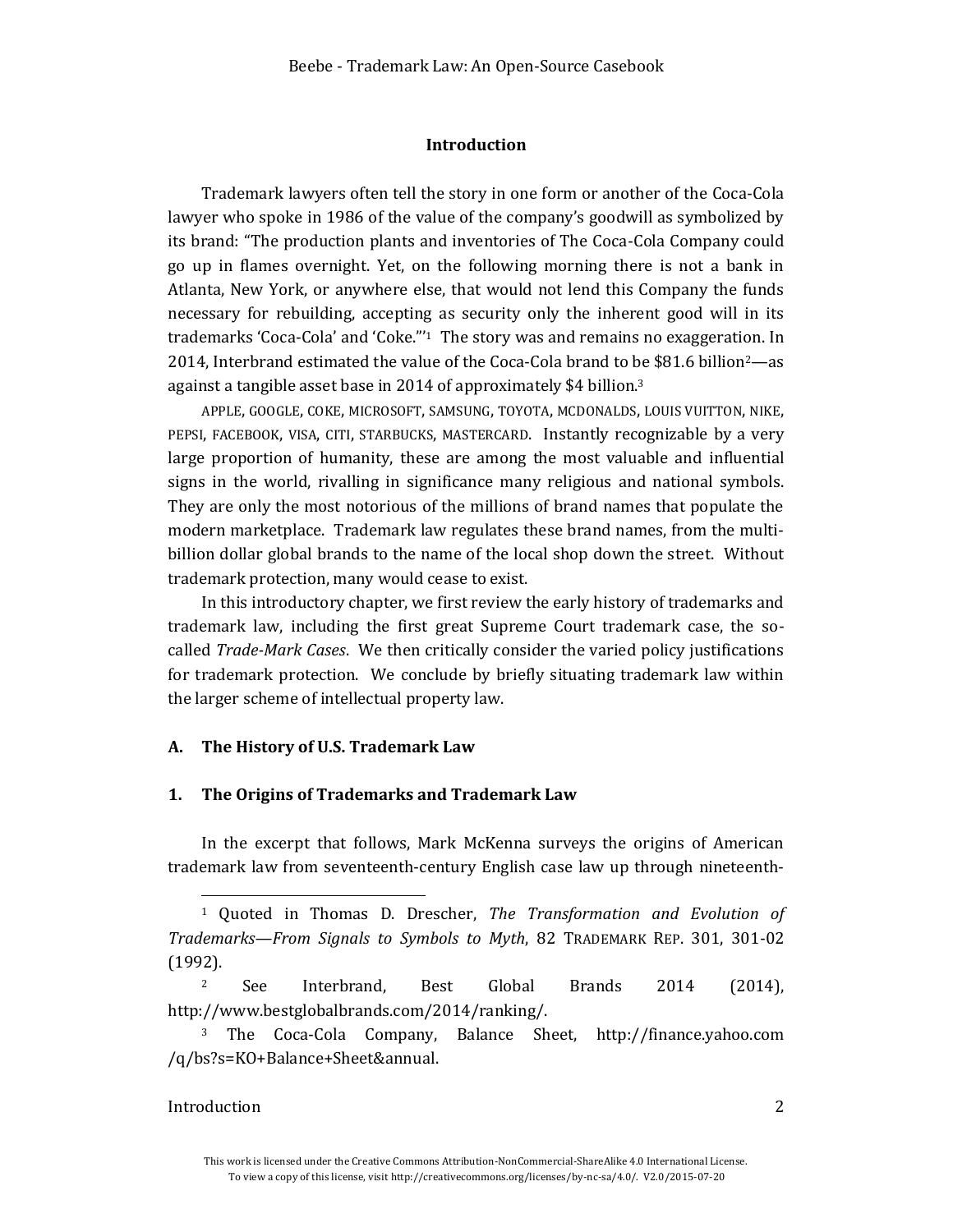century American case law. Some of the cases he mentions may seem far removed in their facts and reasoning from the present-day world of the global internet and multi-billion dollar brands. But as you will see, the early history of trademark law implicates questions that continue to concern courts and trademark law policymakers. What is the proper rationale for trademark protection? Are trademark rights simply a form of pernicious monopoly rights? Is trademark law intellectual property law or is it unfair competition law? What should qualify for trademark protection? What role should intent or "bad faith" play in the determination of liability for trademark infringement? Should consumers have standing to sue when they are confused by one company's use of a mark similar to another company's mark?

# **Mark P. McKenna,** *The Normative Foundations of Trademark Law***, 82 NOTRE DAME L. REV. 1839, 1849- (2007) (some footnotes altered or omitted)**

#### *II. A SECOND LOOK AT EARLY TRADEMARK PROTECTION*

[1] Use of markings to identify and distinguish one's property dates to antiquity, and regulations regarding use of those marks almost as long…. Because nineteenth-century American courts explicitly drew on English law…, a full account necessarily begins in England.

# *A. Medieval Marks as Liabilities*

[2] Scholars have identified a number of ways in which individuals and producers historically used distinguishing marks. Most basically, merchants used marks to demonstrate ownership of physical goods, much in the way that ranchers use cattle brands to identify their cattle. Use of marks to indicate ownership of goods was particularly important for owners whose goods moved in transit, as those marks often allowed owners to claim goods that were lost. Producers relied on identifying marks, for example, to demonstrate ownership of goods recovered at sea.<sup>4</sup>

[3] Marks also were quite important to the operation of the guild system in medieval England. Local guilds often developed reputations for the quality of their products. When they did, the names of the towns or regions in which those guilds operated became repositories of goodwill. To maintain that goodwill, guilds needed to be able to restrict membership and identify and punish members who produced

# Introduction 3

<sup>4</sup> Owners also carved identifying marks into the beaks of swans they were allowed to own by royal privilege. *See* FRANK I. SCHECHTER, THE HISTORICAL FOUNDATIONS OF THE LAW RELATING TO TRADE-MARKS 35-37 (1925)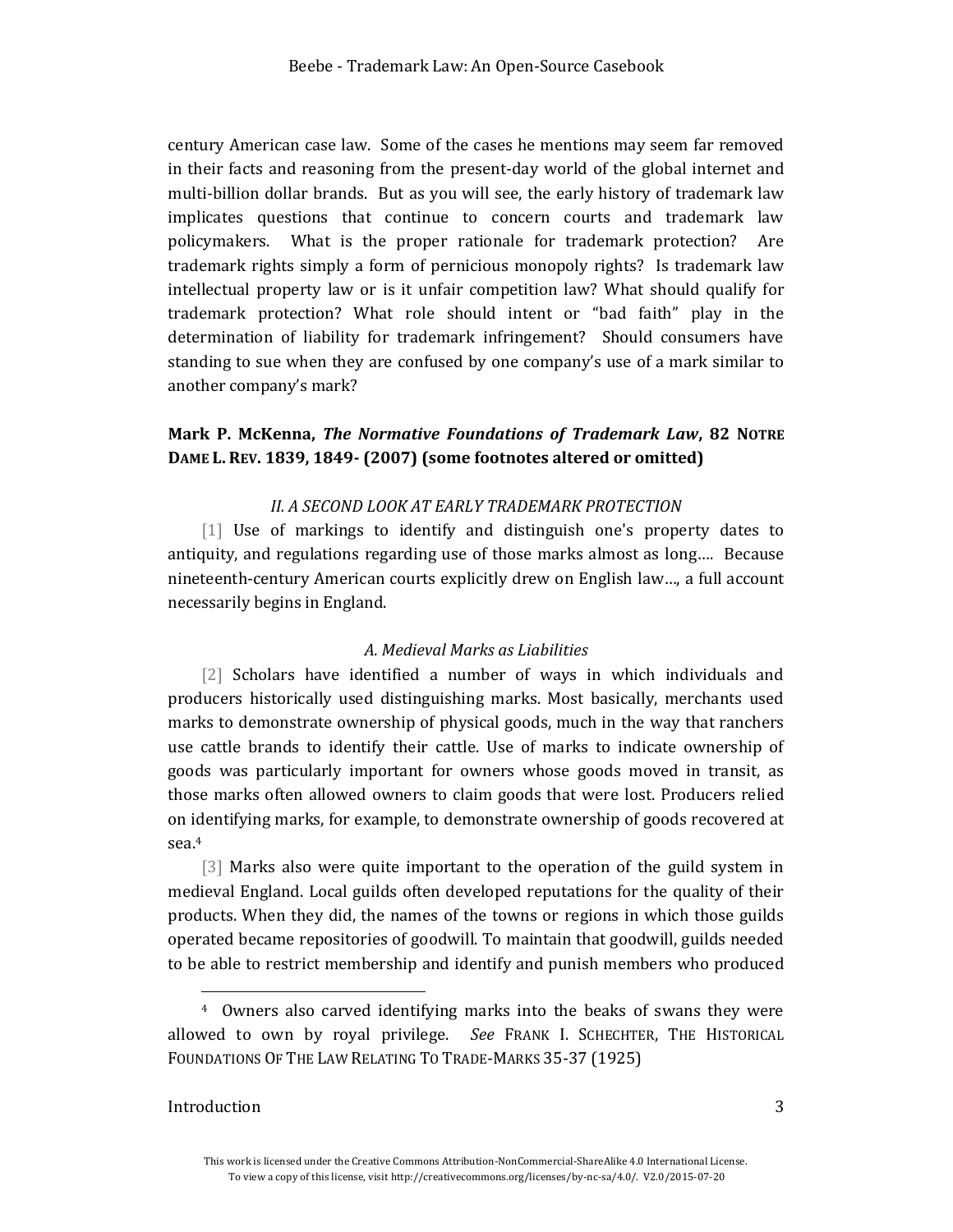defective products. Guilds therefore required their members to affix distinguishing marks to their products so they could police their ranks effectively.<sup>5</sup>

[4] Importantly, guilds required members to display their marks for the purpose of developing and maintaining the collective goodwill of the guild; marks were *not* used for the purpose of establishing individual producer goodwill. Indeed, intraguild competition was strictly forbidden. Moreover, guild regulations were not motivated primarily by a concern for consumers. Even in the cutlers' trade, where marks seem to have been viewed most analogously to modern trademarks,<sup>6</sup> regulation was intended not for the protection of purchasers, but for "guidance of those exercising control or working in rivalry."<sup>7</sup> In fact, though it is not clear how often mark owners sought enforcement of their marks during this period, whatever enforcement mark owners did pursue seems to have been motivated by their concern about being held responsible for products they did not make.

# *B. English Trademark Cases*

[5] Commentators often cite the 1618 case of *Southern v. How*<sup>8</sup> as the first English case dealing with replication of another's identifying mark. According to Popham's report of that case,

an action upon the case was brought in the Common Pleas by a clothier, that whereas he had gained great reputation for his making of his cloth, by reason whereof he had great utterance to his great benefit and profit, and that he used to set his mark to his cloth, whereby it should be known to be his cloth: and another clothier perceiving it, used the same mark to his ill-made cloth on purpose to deceive him, and it was resolved that the action did well lie.<sup>9</sup>

[6] There are, however, good reasons to doubt the reliability of Popham's report, as Frank Schechter ably demonstrated in his seminal work *The Historical Foundations of the Law Relating to Trade-Marks*. Popham's is only one of five known

# Introduction 4

<sup>5</sup> Not coincidentally, these mandatory marks also made it possible for the Crown to regulate conduct, particularly in the printing industry, where the Crown policed heresy and piracy. *See id*. at 63-77.

<sup>6</sup> There are some examples in the cutlers' trade of the government treating marks as property that could be passed by will and of owners advertising to suppress piracy. *See id*. at 119-20.

<sup>7</sup> *Id*. at 120 (quoting ROBERT EADON LEADER, HISTORY OF THE CUTLERS OF HALLAMSHIRE 110 (1906)).

<sup>8</sup> (1618) Pop. 143, 79 Eng. Rep. 1243 (K.B.).

<sup>9</sup> *Southern*, (1618) Pop. at 144, 79 Eng. Rep. at 1244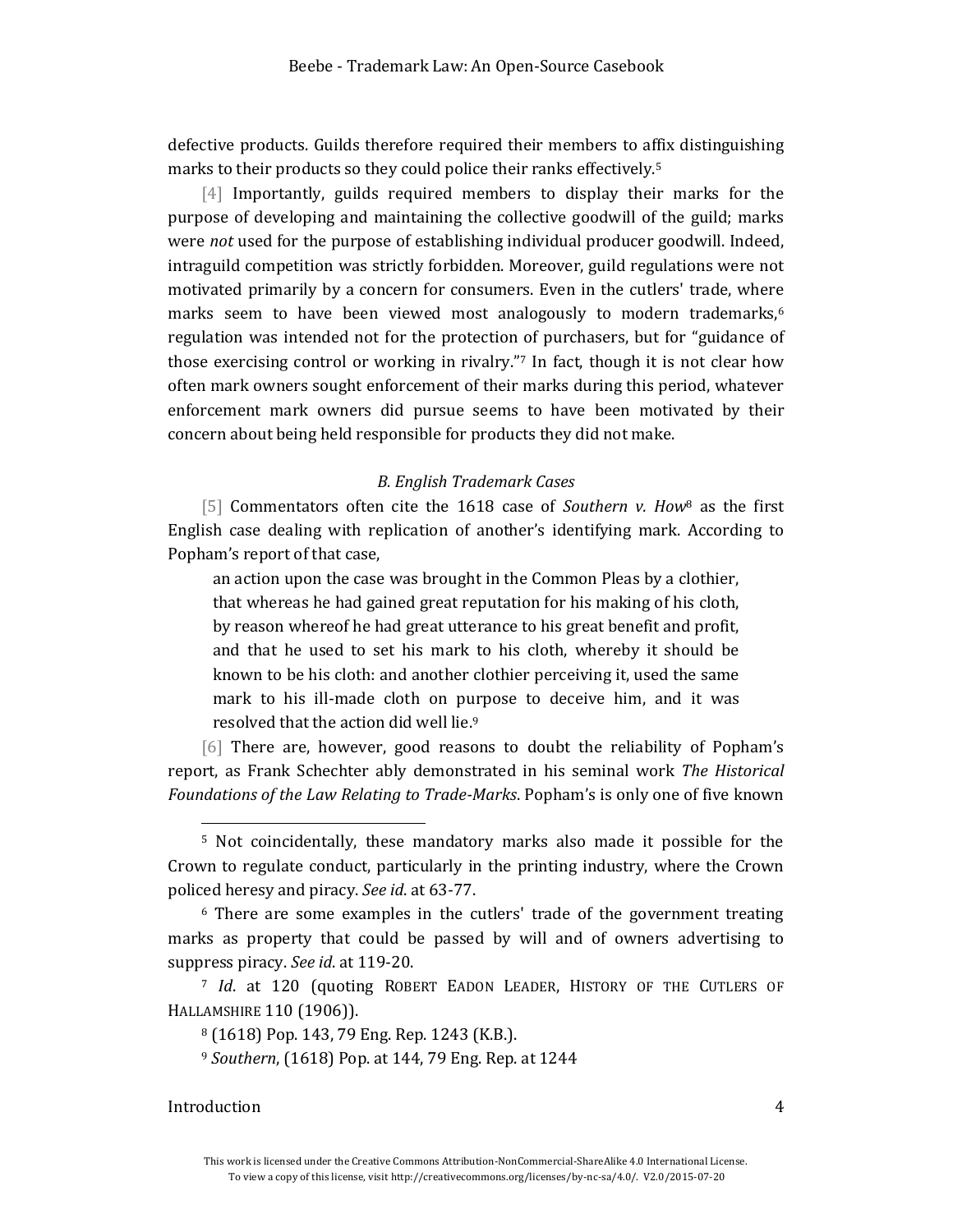reports of the case,<sup>10</sup> and the other reports do not corroborate Popham's account of the clothier's case. Some of the reports contain no reference at all to the clothier's case, $11$  and at least one of the reports suggests that it was the deceived customer who brought the action rather than the merchant.<sup>12</sup> Nevertheless, much to the detriment of trademark law's conceptual development, Popham's characterization of *Southern* played a prominent role in early English law. In fact, several English judges deciding trademark cases in the eighteenth and nineteenth centuries relied on Popham's report of the case for the proposition that cases based on use of another's mark could be brought as actions on the case, sounding in deceit.

#### 1. Trademarks in Courts of Law and Equity

[7] The first reported English decision clearly involving a claim based on use of a party's trademark was the court of equity's 1742 decision in *Blanchard v. Hill*. 13 The plaintiff in that case, a maker of playing cards, sought an injunction

to restrain the defendant from making use of the Great *Mogul* as a stamp upon his cards, to the prejudice of the plaintiff, upon a suggestion, that the plaintiff had the sole right to this stamp, having appropriated it to himself, conformable to the charter granted to the cardmakers' company by King *Charles* the First.<sup>14</sup>

<sup>10</sup> The other reports were (1659) Bridg.J. 125, 123 Eng. Rep. 1248 (C.P.); (1659) Cro. Jac. 468, 79 Eng. Rep. 400 (K.B.); (1676) 2 Rolle 5, 81 Eng. Rep. 621 (K.B.); and (1676) 2 Rolle 26 (K.B.), 81 Eng. Rep. 635. The report attributed to Popham, moreover, was not even reported by Popham himself but was included in the section of his collection titled "Some Remarkable Cases Reported by other Learned Pens since his death." (1682) Pop. 1, 1, 79 Eng. Rep. 1125, 1125.

<sup>11</sup> *See* (1659) Bridg.J. at 125-28, 123 Eng. Rep. at 1248-50; 2 Rolle at 5-6, 81 Eng. Rep. at 621-23.

<sup>12</sup> Croke's Report stated: "Dodderidge cited a case to be adjudged 33 Eliz. in the Common Pleas: a clothier of Gloucestershire sold very good cloth, so that in London if they saw any cloth of his mark, they would buy it without searching thereof; and another who made ill cloths put his mark upon it without his privity; and an action upon the case was brought *by him who bought the cloth*, for this deceit; and adjudged maintainable." (1659) Cro. Jac. at 471, 79 Eng. Rep. at 402 (emphasis added). The second of Rolle's Reports, 2 Rolle 28, 81 Eng. Rep. at 637, is somewhat ambiguous, but that report also suggests it may have been the purchaser who brought the case.

<sup>13</sup> (1742) 2 Atk. 484 (Ch.), 26 Eng. Rep. 692

<sup>14</sup> *Id*. at 484, 26 Eng. Rep. at 692-93.

Introduction 5

 $\overline{a}$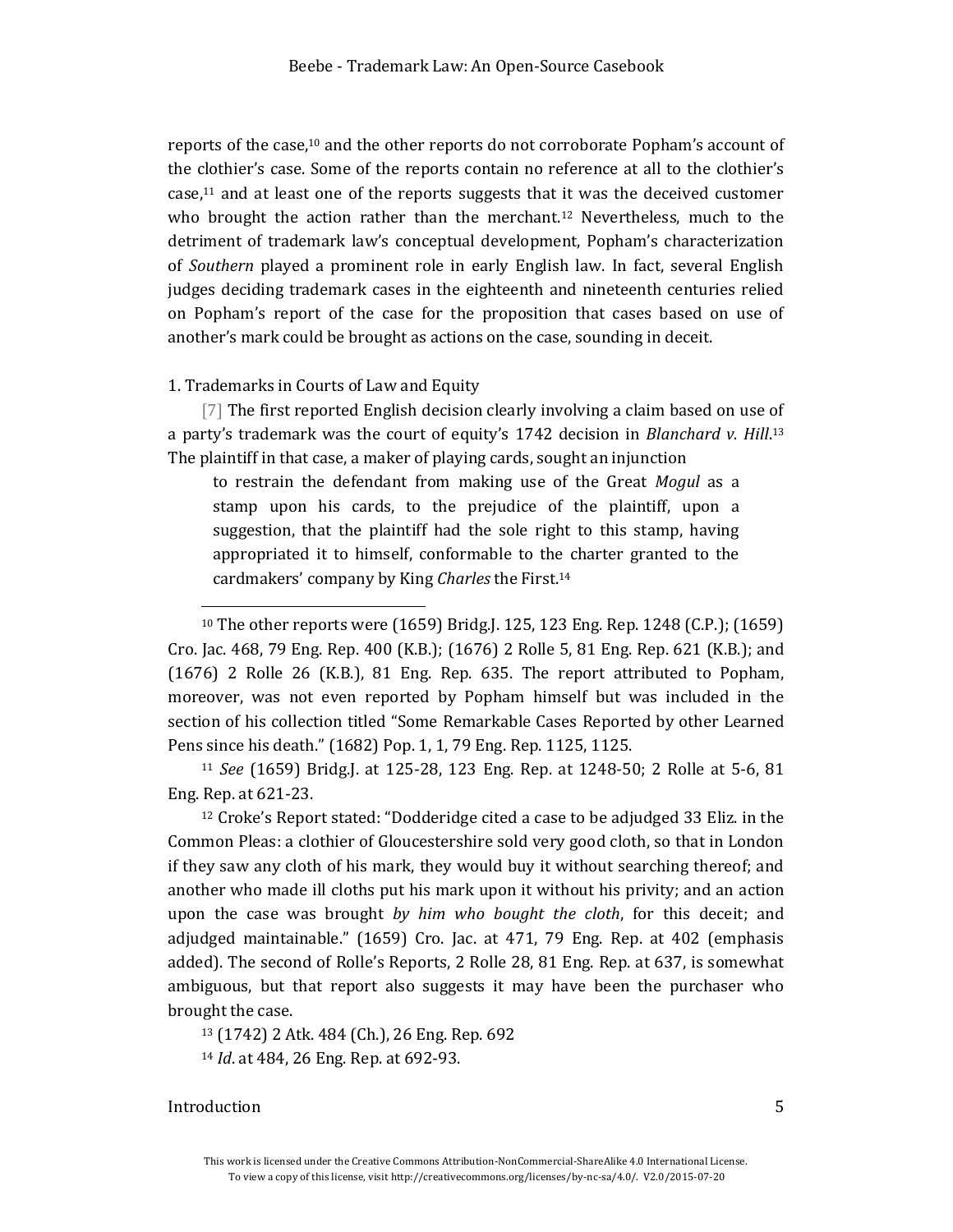[8] The factual context of *Blanchard* is particularly noteworthy; the plaintiff was seeking protection of a mark for playing cards pursuant to a royal charter, and charters granting exclusive rights to cardmakers had been at the center of a long political struggle between Parliament and the Crown. Marks played an important role in the contested charter scheme because cardmakers were required to use their seals so that exclusivity could be enforced,<sup>15</sup> a fact that clearly colored the court's view of the case….

[9] The *Blanchard* decision, however, should not be read as a categorical condemnation of claims based on use of a competitor's mark. Rather, Lord Hardwicke was focused on cases in which the plaintiff's claim of exclusive rights emanated from a monopoly granted by royal charter. In fact, his decision in *Blanchard* specifically distinguished the plaintiff's claim in that case from the clothier's claim referenced in Popham's report of *Southern*. Unlike the plaintiff in *Blanchard*, who claimed the exclusive right to use his Mogul mark without qualification, the clothier in *Southern* based his case on the defendant's "fraudulent design, to put off bad cloths by this means, or to draw away customers from the other clothier."<sup>16</sup> When the defendant intended to pass off its goods as those of the plaintiff, Lord Hardwicke implied, an injunction might well be appropriate.

[10] Despite the initial reluctance of courts of equity to recognize exclusive rights in trademarks and Lord Hardwicke's clear suggestion that claimants pursue such claims at law, the first reported trademark decision by an English common law court was the 1824 decision in *Sykes v. Sykes*. <sup>17</sup> In that case, the court upheld a verdict for the plaintiff against defendants who marked their shot-belts and powder-flasks with the words "Sykes Patent" in imitation of the plaintiff's use of the same mark for its shot-belts and powder-flasks.<sup>18</sup> After specifically noting that the

<sup>17</sup> (1824) 3 B. & C. 541, 107 Eng. Rep. 834 (K.B.). There are some accounts of an earlier decision in a case called *Cabrier v. Anderson*, apparently tried before Lord Mansfield in 1777, in which the court awarded the plaintiff damages of £100 under a statute of William III when the defendant put plaintiff's name on defendant's watches. *See* Schechter, *supra* note 23, at 137-38. There are no published reports of the case, though contemporary press accounts claimed that the case was "'remarkable ... and the first of its kind."' *Id*. at 137 (quoting St. James Chronicle, Dec. 4, 1777).

<sup>18</sup> *Sykes*, 3 B. & C. at 543, 107 Eng. Rep. at 835.

Introduction 6

<sup>15</sup> *See* The Case of Monopolies, (1603) 11 Co. Rep. 84b, 88b, 77 Eng. Rep. 1260, 1266 (K.B.) (calling the playing card monopoly granted by Queen Elizabeth under her royal prerogative an "odious monopoly").

<sup>16</sup> *Blanchard*, 2 Atk. at 485, 26 Eng. Rep. at 693.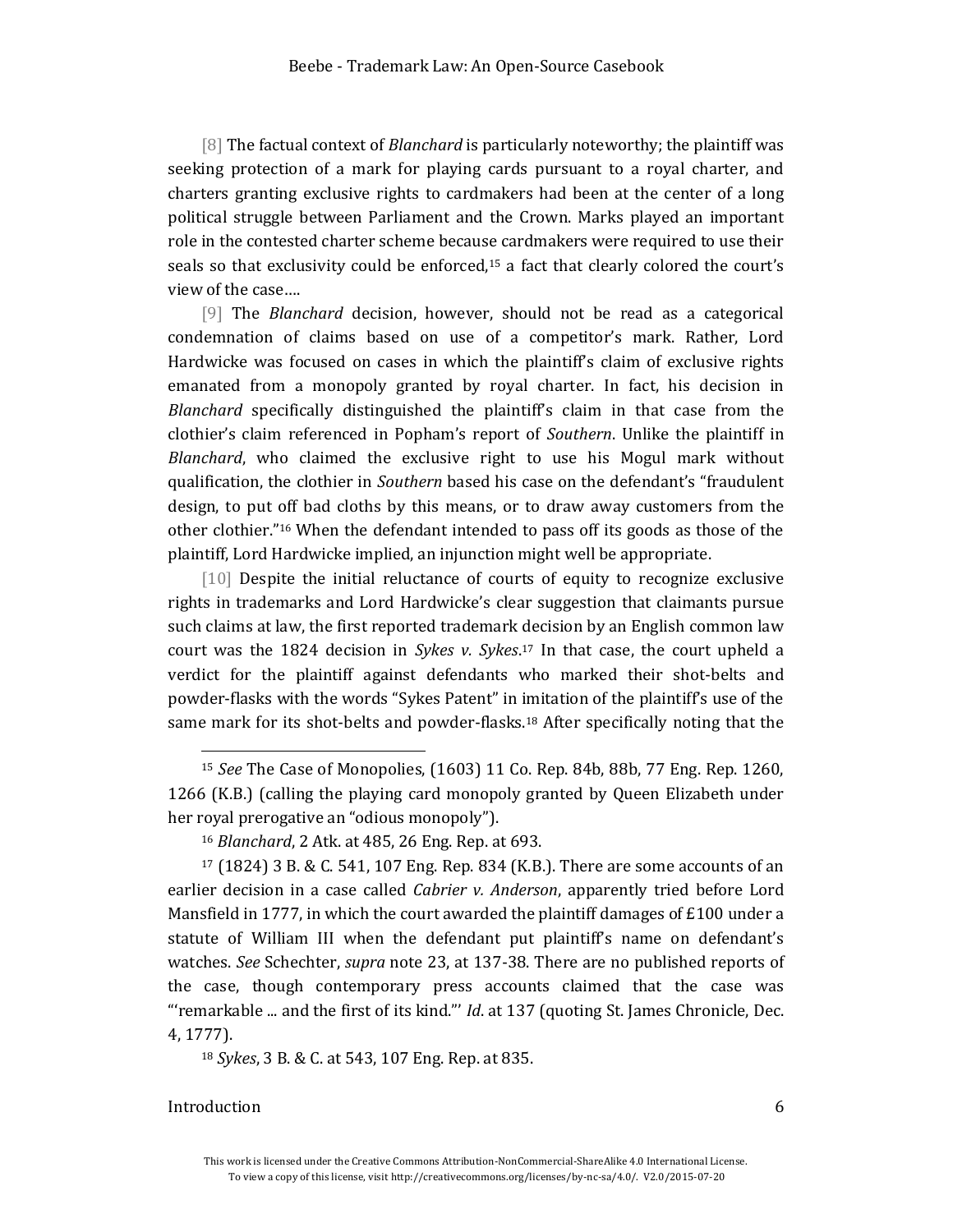plaintiff's sales had decreased after the defendants began selling their identically labeled products, the court concluded that the defendants had violated the plaintiff's rights by marking their goods so as "to denote that they were of the genuine manufacture of the plaintiff" and "[selling] them to retail dealers, for the express purpose of being resold, as goods of the plaintiff's manufacture."<sup>19</sup>

[11] A number of common law cases following the *Sykes* decision recognized claims in similar circumstances, imposing liability when a producer sought to pass off its goods as those of a competitor.<sup>20</sup> Those cases generally were brought as actions on the case, in the nature of deceit.<sup>21</sup> Yet one must be careful not to read those cases through modern lenses—despite the form of action, courts in these early cases invariably described the defendant as having practiced fraud *against the plaintiff*. 22

[12] Like their counterparts in courts of law, courts of equity became more solicitous of trademark claims in the first part of the nineteenth century. Of particular significance, courts very early on concluded that, where a claimant could demonstrate an exclusive right to use a particular mark, equity would intervene to protect a property interest and evidence of fraudulent intent was not necessary….

[13] As Lord Westbury said in *Leather Cloth Co. v. American Leather Cloth Co.*<sup>23</sup> rejecting any contention that courts of equity based their jurisdiction on fraud, $24$ 

The true principle, therefore, would seem to be, that the jurisdiction of the Court in the protection given to trade marks rests upon property, and that the Court interferes by injunction, because that is the only mode by which property of this description can be effectually protected.<sup>25</sup>

<sup>22</sup> *See Blofeld*, 4 B. & Ad. at 412, 110 Eng. Rep. at 510 (upholding the verdict for the plaintiff and holding that the defendant's use of envelopes resembling those of plaintiff's, and containing the same words, was a "fraud against the plaintiff").

<sup>23</sup> (1863) 4 De G.J. & S. 137, 141, 46 Eng. Rep. 868 (Ch).

<sup>24</sup> *Id*. at 141, 46 Eng. Rep. at 870.

<sup>25</sup> *Id*. at 142, 46 Eng. Rep. at 870.

<sup>19</sup> *Id*.

<sup>20</sup> *See, e.g.,* Blofeld v. Payne, (1833) 4 B. & Ad. 410, 411-12, 110 Eng. Rep. 509, 510 (K.B.).

<sup>21</sup> *See, e.g.*, Edelsten v. Edelsten, (1863) 1 De. G.J. & S. 185, 199, 46 Eng. Rep. 72, 78 (Ch.) (stating that in actions for trademark infringement "[a]t law the proper remedy is by an action on the case for deceit: and proof of fraud on the part of the Defendant is of the essence of the action").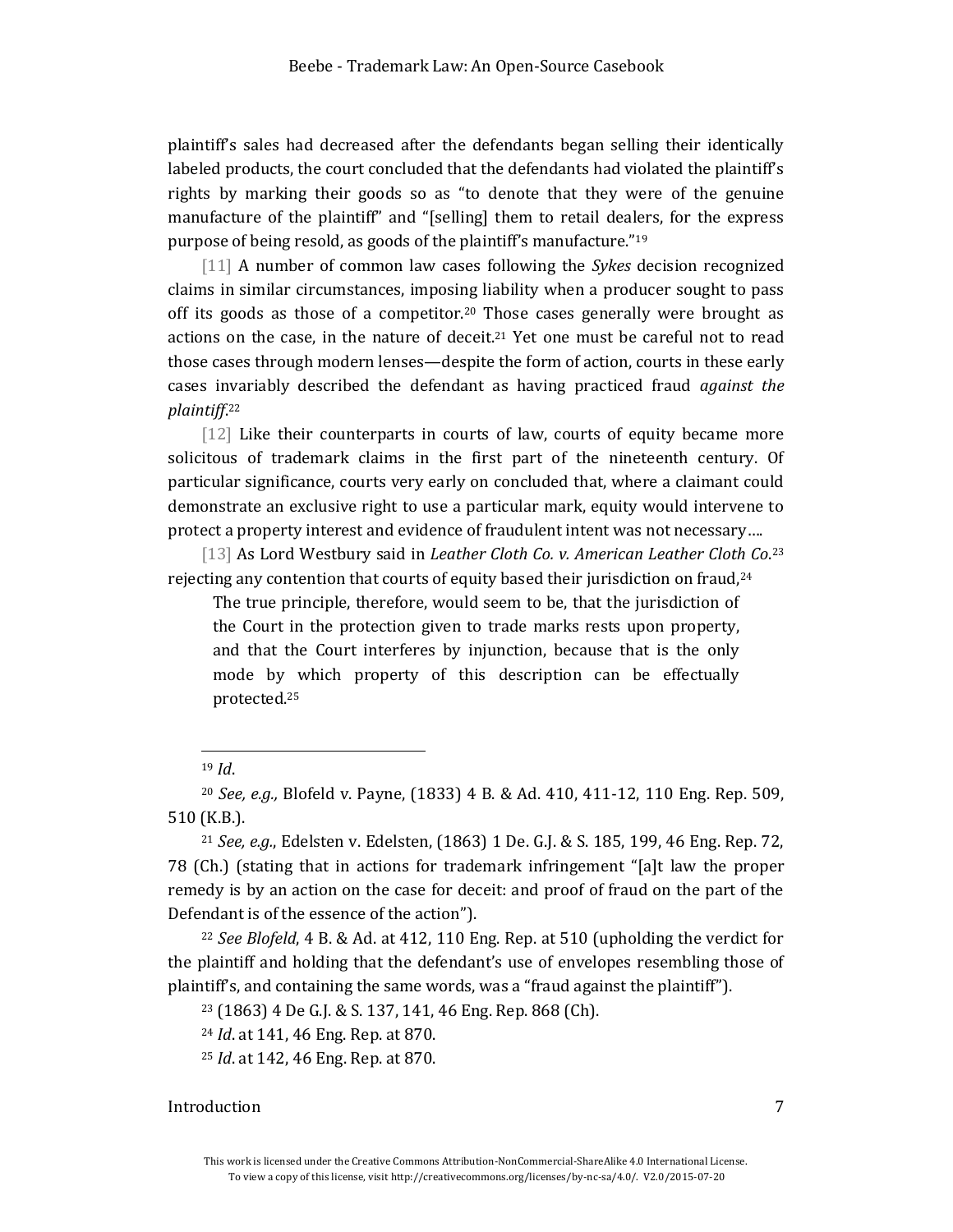Significantly, Lord Westbury reached this conclusion after noting that, even when a party held out his goods as those of another, the other had no right to complain unless the act caused him some pecuniary loss or damage.<sup>26</sup> "Imposition on the public, occasioned by one man selling his goods as the goods of another, cannot be the ground of private right of action or suit."<sup>27</sup> The court in *Levy v. Walker<sup>28</sup>* was even more explicit that the protection of trademarks was intended to protect producers and not primarily for the benefit of consumers: "The Court interferes solely for the purpose of protecting the owner of a trade or business from a fraudulent invasion of that business by somebody else. It does not interfere to prevent the world outside from being misled into anything."<sup>29</sup>

….

# *C. Early American Trademark Jurisprudence*

# 1. Trademark Law Targets Dishonest Trade Diversion

[14] As noted above, I read the decisions of the English common law courts and courts of equity as reflecting the same fundamental concern. In both types of cases, courts were singularly focused on the harm to a producer from improper diversion of its trade, and they worked with existing forms of action to remedy that harm. American courts had the same focus when they began deciding trademark cases, and they repeatedly made clear that the purpose of trademark law was to protect a party from illegitimate attempts to divert its trade.<sup>30</sup>

<sup>30</sup> Like its English predecessor, American trademark law was predominantly a product of judicial decision. Prior to the Act of July 8, 1870, ch. 230, 16 Stat. 198, 210, statutory protection, to the extent it existed, was at the state level and highly trade-specific. Massachusetts, for example, specifically regulated the use of marks on sailcloth. *See* Schechter, *supra* note 23, at 130-32. The Supreme Court declared the first two attempts at federal trademark legislation unconstitutional. *See* The Trade-Mark Cases, 100 U.S. 82, 99 (1879) (invalidating the trademark legislation of 1870 and the Act of Aug. 14, 1876, ch. 274, 19 Stat. 141 (which imposed criminal sanctions against one who fraudulently used, sold or counterfeited trademarks)). Even after Congress began legislating again in this area, however, trademark law remained fundamentally a creature of common law. Indeed, the Lanham Act, ch. 540, 60 Stat. 427 (1946), is widely noted to have generally codified common law. *See, e.g.*, Robert C. Denicola, *Some Thoughts on the Dynamics of Federal Trademark* 

<sup>26</sup> *Id*. at 140, 46 Eng. Rep. at 870.

<sup>27</sup> *Id*. at 141, 46 Eng. Rep. at 870.

<sup>28</sup> (1878) 10 Ch.D. 436.

<sup>29</sup> *Id*. at 448.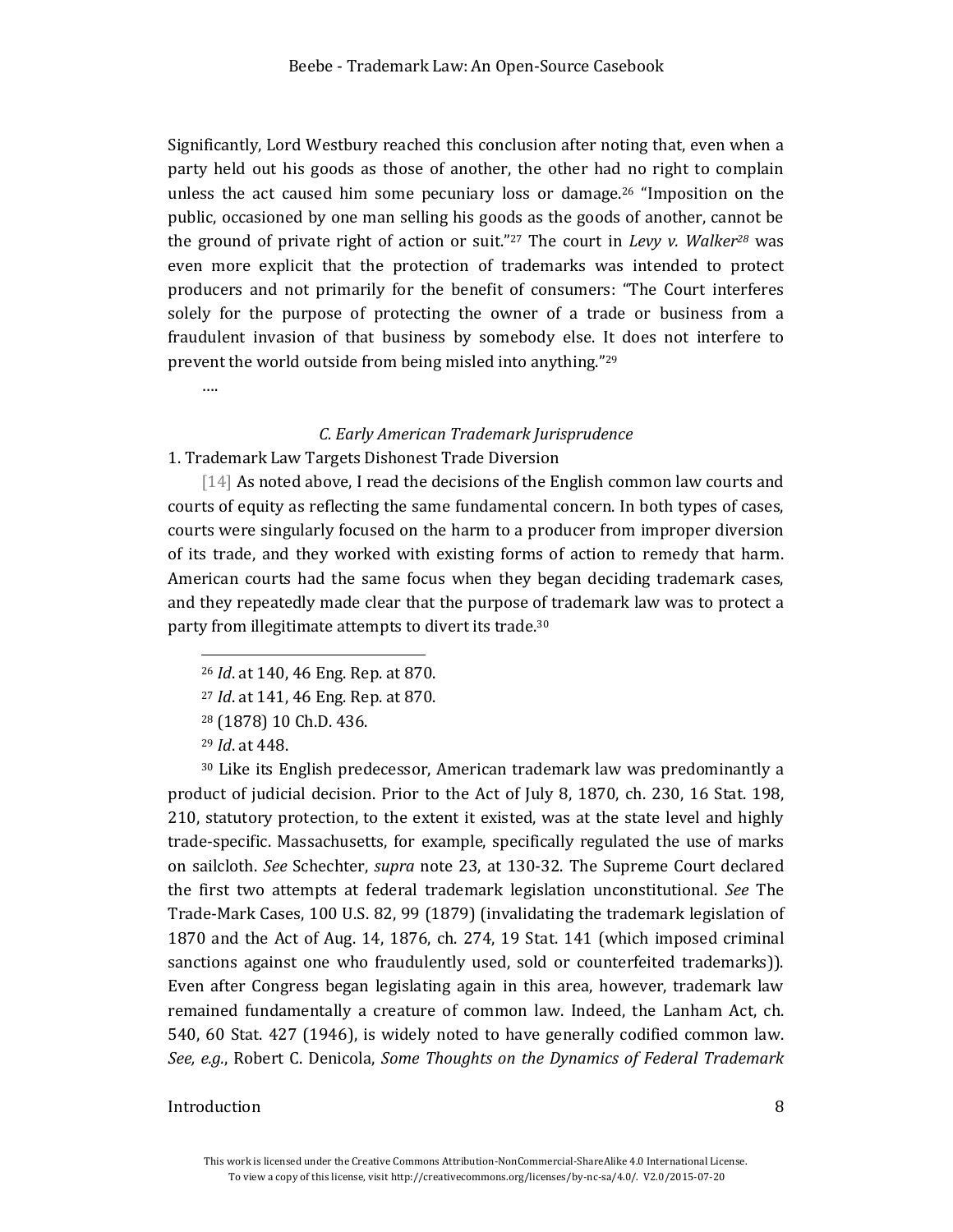[15] In *Coats v. Holbrook*,<sup>31</sup> for example, the court said that a person is not allowed to imitate the product of another and "thereby attract to himself the patronage that without such deceptive use of such names ... would have inured to the benefit of that other person."<sup>32</sup>

[16] [...] Moreover, ... American courts concluded very early on that this protection in many cases was based on a property right,<sup>33</sup> following essentially the approach of English courts of equity.

#### 2. Trademarks and Unfair Competition

[17] Because the purpose of trademark protection traditionally was to prevent trade diversion by competitors, it has long been regarded as a species of the broader law of unfair competition, and even more broadly, as part of the law governing other fraudulent (and unfair) business practices. This view of trademark protection as a species of unfair competition was not, as some have suggested, $34$  a post hoc conflation of two branches of the law. From the very beginning, trademark cases and those only "analogous" to trademark cases were grounded in the same fundamental principle—that no person has the right to pass off his goods as those of another….

[18] At some point in the late nineteenth century, American courts began to use the term "unfair competition" slightly differently. Those courts divided the universe

*Legislation and the Trademark Dilution Act of 1995*, Law & Contemp. Probs., Spring 1996, at 79, 80 ("Putting aside statutory innovations directly linked to the public notice provided by the Act's registration system, the Lanham Act codifies the basic common law principles governing both the subject matter and scope of protection."); Kenneth L. Port, *The Illegitimacy of Trademark Incontestability*, 26 Ind. L. Rev. 519, 520 (1993) ("[T]he Lanham Act's primary, express purpose was to codify the existing common law of trademarks and not to create any new trademark rights.").

<sup>31</sup> 7 N.Y. Ch. Ann. 713 (1845).

<sup>32</sup> *Id*. at 717.

 $\overline{a}$ 

<sup>33</sup> *See, e.g.*, The Trade-Mark Cases, 100 U.S. 82, 92 (1879); Blackwell v. Armistead, 3 F. Cas. 546, 548 (C.C.W.D. Va. 1872) (No. 1474); Derringer v. Plate, 29 Cal. 292, 294-95 (1865); Avery & Sons v. Meikle & Co., 4 Ky. L. Rptr. 759, 764-65 (1883);

<sup>34</sup> *See, e.g.*, Robert G. Bone, *Hunting Goodwill: A History of the Concept of Goodwill in Trademark Law*, 86 B.U. L. REV. 547, 572 (2006). (arguing that courts' shift to recognizing goodwill as the relevant property interest helped "to unify, at the level of general principle, the distinct but closely related torts of trademark infringement and unfair competition").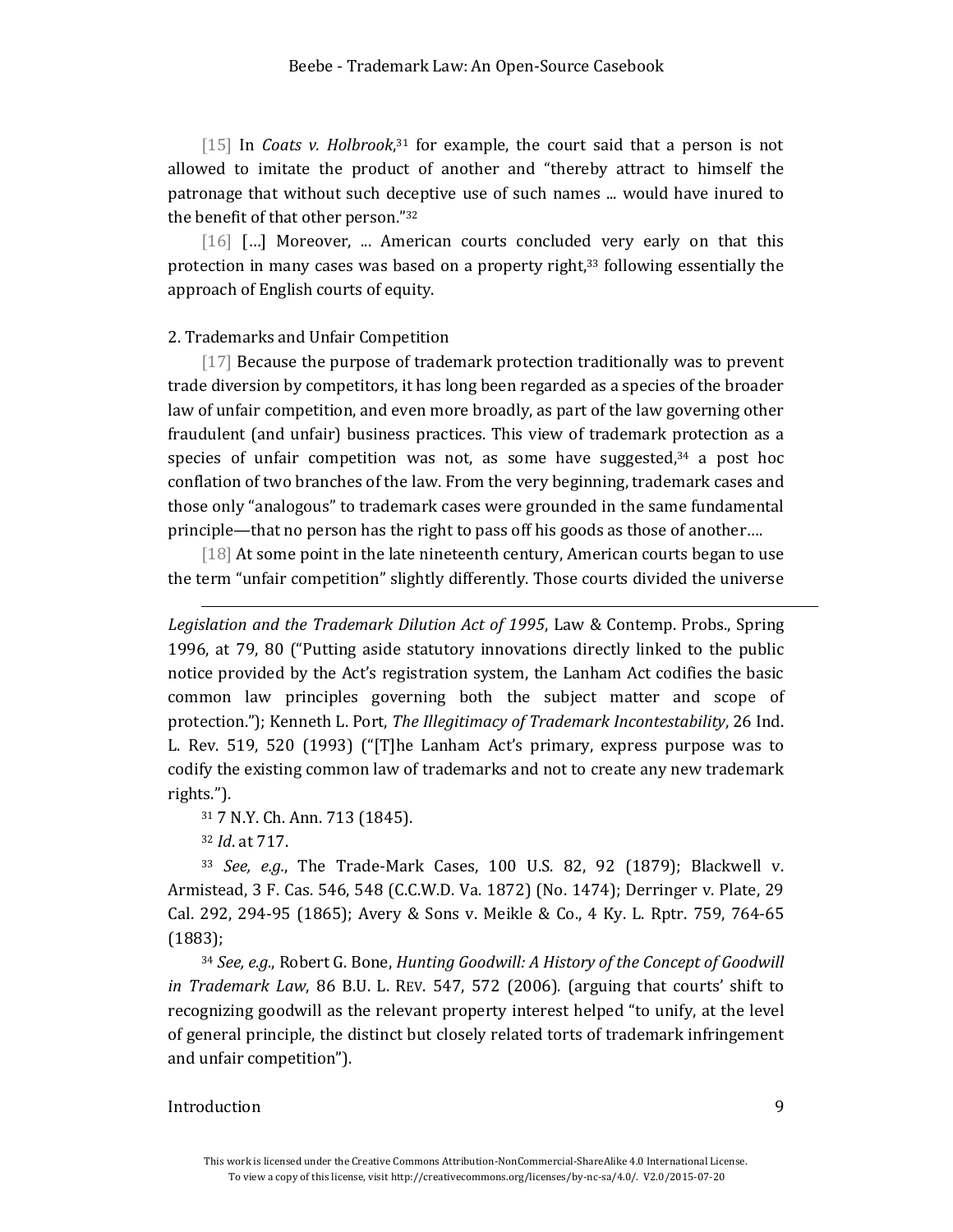of distinguishing marks into "technical trademarks," which were protected in actions for trademark infringement, and "trade names," which could only be protected in actions for unfair competition. Arbitrary or fanciful terms applied to particular products were considered technical trademarks,<sup>35</sup> while surnames, geographic terms, descriptive terms were considered trade names.<sup>36</sup> ….

[19] In practice, cases of trademark infringement and those of unfair competition differed primarily in terms of what the plaintiff had to prove. Use of another's technical trademark was unlikely to have a legitimate explanation and could be condemned categorically. Trademark infringement plaintiffs therefore did not have to prove intent. Use of another's trade name, on the other hand, may have had an innocent purpose, such as description of the product's characteristics or its geographic origin. As a result, in contrast to trademark infringement plaintiffs, unfair competition claimants had to prove that the defendant intended to pass off its products as those of the plaintiff.

**Comments and Questions**

1. *Trademark law and "property*." Critics of the expansion in the subject matter and scope of trademark protection in recent decades often accuse the law of having lost its traditional focus on consumer protection and having instead embraced a property-rights rationale for trademark protection. Elsewhere in the above-excerpted article, McKenna directly challenges this view:

[T]rademark law was not traditionally intended to protect consumers. Instead, trademark law, like all unfair competition law, sought to protect producers from illegitimate diversions of their trade by competitors. Courts did focus on consumer deception in these cases, but only because deception distinguished actionable unfair competition from mere competition, which was encouraged. In fact, courts denied relief in many early trademark cases despite clear evidence that

#### Introduction 10

 $\overline{a}$ 

….

<sup>35</sup> *See* Restatement (Third) of Unfair Competition § 9 (1995); *see also* 1 McCarthy, *supra* note 13, § 4:4, at 4-4 (defining technical trademarks as marks that were "fanciful, arbitrary, distinctive, non-descriptive in any sense and not a personal name").

<sup>36</sup> Trade names then cumulatively can be thought to comprise what we now think of as indicators which lack inherent distinctiveness and are protectable only with evidence of secondary meaning.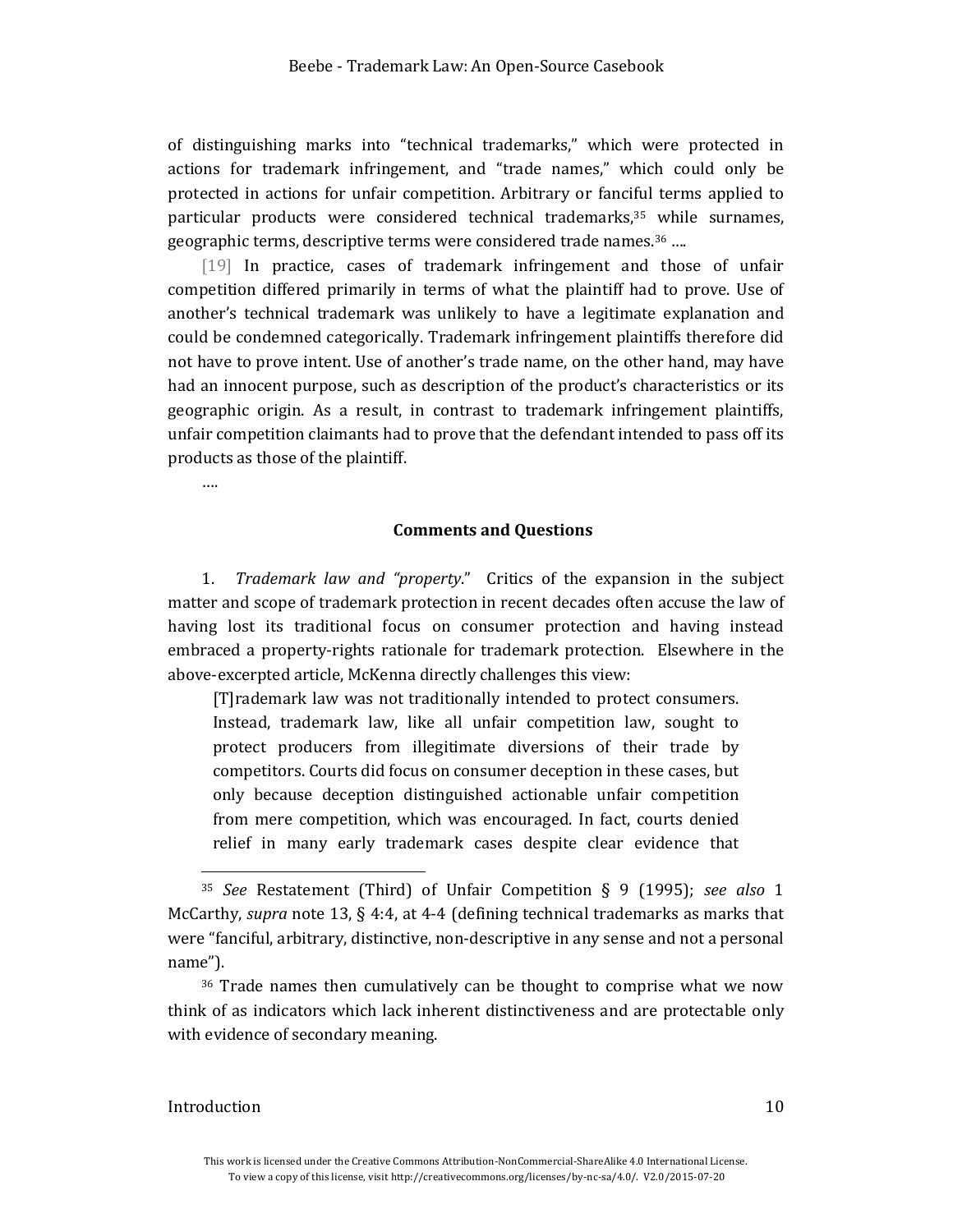consumers were likely to be confused by the defendant's use. Invariably they did so because the plaintiff could not show that the defendant's actions were likely to divert customers who otherwise would have gone to the plaintiff.

Moreover, American courts protected producers from illegitimately diverted trade by recognizing property rights. This property-based system of trademark protection was largely derived from the natural rights theory of property that predominately influenced courts during the time American trademark law developed in the nineteenth century….

Critics cannot continue simply to claim that modern law is illegitimate because it does not seek to protect consumers. Because it never really did

Mark P. McKenna, *The Normative Foundations of Trademark Law*, 82 NOTRE DAME L. REV. 1839, 1841, 1916 (2007). For an alternative reading of the history of American trademark law, see Robert G. Bone, *Hunting Goodwill: A History of the Concept of Goodwill in Trademark Law*, 86 B.U. L. REV. 547 (2006).

2. *Production marks*. As the McKenna excerpt explains, local guilds required production marks not just to aid in asserting their monopoly but also to fix liability for poorly-made goods that might tarnish the reputation of the guild. An early example of quality enforcement—and of trademark adjudication—comes to us in the remarkable story of the fourteenth-century bladesmith John Odinsay. Odinsay was accused of making a sword that broke during combat when one Sir Peter Harpdon used it to defend himself from highway brigands (led by Geoffrey Tete Noir) while travelling through Bordeaux in 1345. Sir Peter recovered from his wounds in that skirmish and went on to fight next to the Black Prince in the Battle of Crecy in 1346. But upon his return to London, he pursued the matter of the broken sword. The hallmark suggested that Odinsay had made it (and the penalties for such faulty craftsmanship would have ruined Odinsay and his family), but the mark turned out to be a forgery. The London bladesmiths' guild discovered that several of its members' marks were being forged, perhaps by smiths in nearby cities. *See* Thomas D. Drescher, *The Transformation and Evolution of Trademarks—From Signals to Symbols to Myth*, 82 TRADEMARK REPORTER 301, 313-18 (1992).

#### <span id="page-10-0"></span>**2. The** *Trade-Mark Cases*

The Supreme Court's 1879 opinion in the *Trade-Mark Cases* is the first great Supreme Court opinion on trademarks (often written at the time as "trade-marks" or "trade marks", which latter usage British English still prefers to this day). It arose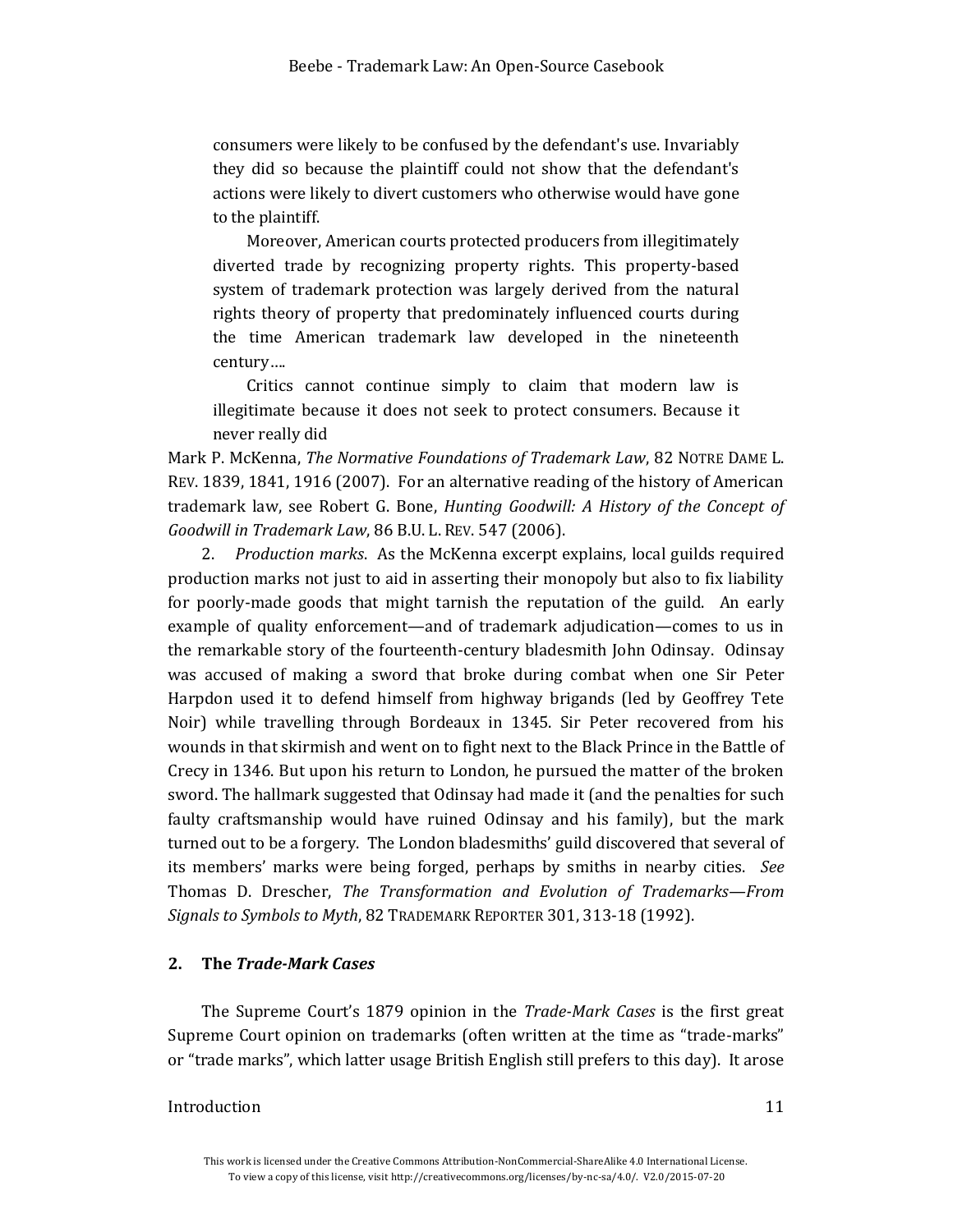out of three criminal cases in which the defendants challenged the constitutionality of the federal trademark law in effect at the time.

# <span id="page-11-0"></span>*Trade-Mark Cases* **100 U.S. 82 (1879)**

#### MR. JUSTICE MILLER delivered the opinion of the court.

[1] The three cases whose titles stand at the head of this opinion are criminal prosecutions for violations of what is known as the trade-mark legislation of Congress. The first two are indictments in the southern district of New York, and the last is an information in the southern district of Ohio. In all of them the judges of the circuit courts in which they are pending have certified to a difference of opinion on what is substantially the same question; namely, are the acts of Congress on the subject of trade-marks founded on any rightful authority in the Constitution of the United States?

[2] The entire legislation of Congress in regard to trade-marks is of very recent origin. It is first seen in sects. 77 to 84, inclusive, of the act of July 8, 1870, entitled 'An Act to revise, consolidate, and amend the statutes relating to patents and copyrights.' 16 Stat. 198. The part of this act relating to trade-marks is embodied in chap. 2, tit. 60, sects. 4937 to 4947, of the Revised Statutes.

[3] It is sufficient at present to say that they provide for the registration in the Patent Office of any device in the nature of a trade-mark to which any person has by usage established an exclusive right, or which the person so registering intends to appropriate by that act to his exclusive use; and they make the wrongful use of a trade-mark, so registered, by any other person, without the owner's permission, a cause of action in a civil suit for damages. Six years later we have the act of Aug. 14, 1876 (19 Stat. 141), punishing by fine and imprisonment the fraudulent use, sale, and counterfeiting of trade-marks registered in pursuance of the statutes of the United States, on which the informations and indictments are founded in the cases before us.

[4] The right to adopt and use a symbol or a device to distinguish the goods or property made or sold by the person whose mark it is, to the exclusion of use by all other persons, has been long recognized by the common law and the chancery courts of England and of this country, and by the statutes of some of the States. It is a property right for the violation of which damages may be recovered in an action at law, and the continued violation of it will be enjoined by a court of equity, with compensation for past infringement. This exclusive right was not created by the act of Congress, and does not now depend upon it for its enforcement. The whole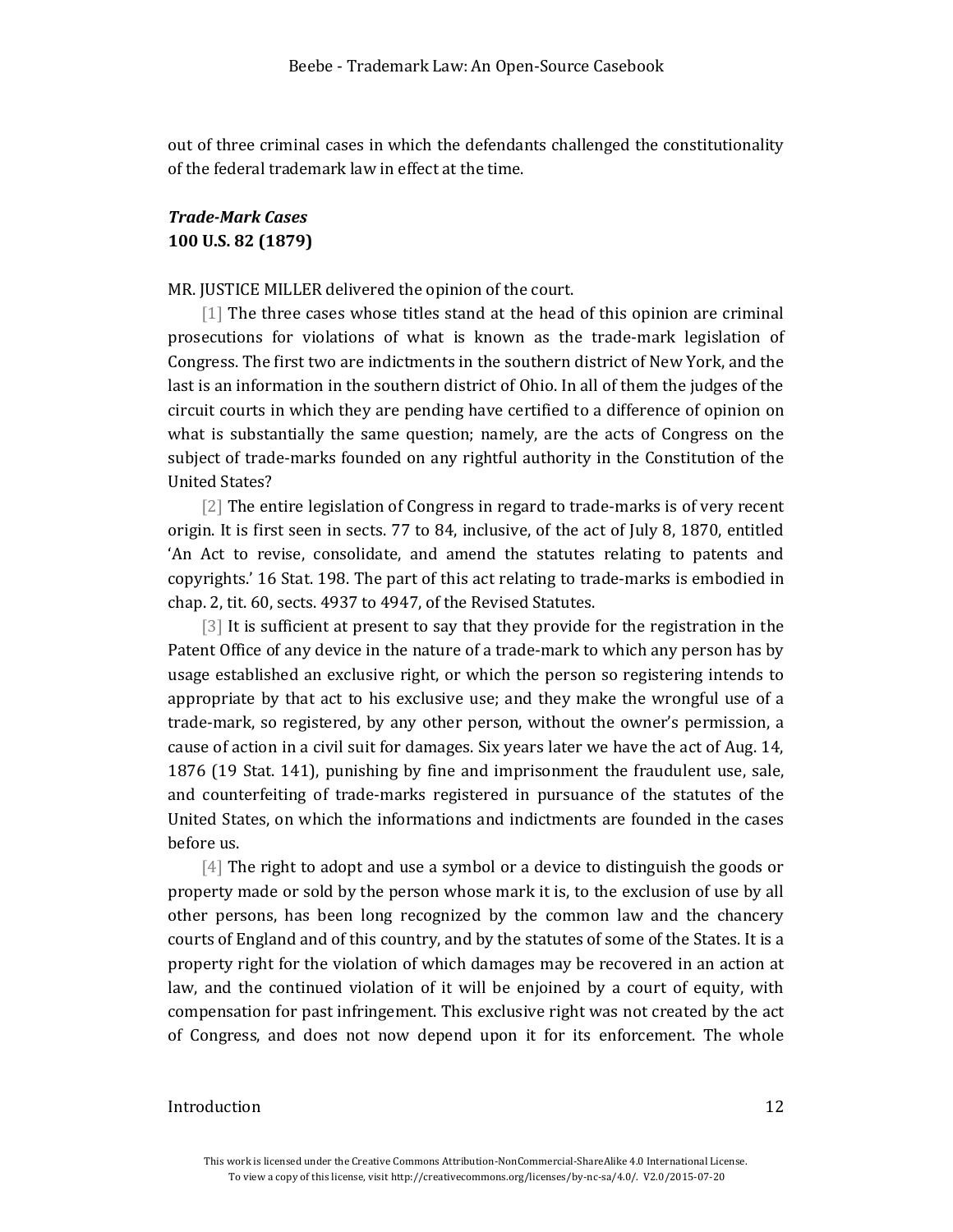system of trade-mark property and the civil remedies for its protection existed long anterior to that act, and have remained in full force since its passage.

[5] There propositions are so well understood as to require neither the citation of authorities nor an elaborate argument to prove them.

[6] As the property in trade-marks and the right to their exclusive use rest on the laws of the States, and, like the great body of the rights of person and of property, depend on them for security and protection, the power of Congress to legislate on the subject, to establish the conditions on which these rights shall be enjoyed and exercised, the period of their duration, and the legal remedies for their enforcement, if such power exist at all, must be found in the Constitution of the United States, which is the source of all powers that Congress can lawfully exercise.

[7] In the argument of these cases this seems to be conceded, and the advocates for the validity of the acts of Congress on this subject point to two clauses of the Constitution, in one or in both of which, as they assert, sufficient warrant may be found for this legislation.

[8] The first of these is the eighth clause of sect. 8 of the first article. That section, manifestly intended to be an enumeration of the powers expressly granted to Congress, and closing with the declaration of a rule for the ascertainment of such powers as are necessary by way of implication to carry into efficient operation those expressly given, authorizes Congress, by the clause referred to, 'to promote the progress of science and useful arts, by securing for limited times, to authors and inventors, the exclusive right to their respective writings and discoveries.'

[9] As the first and only attempt by Congress to regulate the *right of trademarks* is to be found in the act of July 8, 1870, to which we have referred, entitled 'An Act to revise, consolidate, and amend the statutes relating to *patents* and *copyrights*,' terms which have long since become technical, as referring, the one to inventions and the other to the writings of authors, it is a reasonable inference that this part of the statute also was, in the opinion of Congress, an exercise of the power found in that clause of the Constitution. It may also be safely assumed that until a critical examination of the subject in the courts became necessary, it was mainly if not wholly to this clause that the advocates of the law looked for its support.

[10] Any attempt, however, to identify the essential characteristics of a trademark with inventions and discoveries in the arts and sciences, or with the writings of authors, will show that the effort is surrounded with insurmountable difficulties.

[11] The ordinary trade-mark has no necessary relation to invention or discovery. The trade-mark recognized by the common law is generally the growth of a considerable period of use, rather than a sudden invention. It is often the result of accident rather than design, and when under the act of Congress it is sought to establish it by registration, neither originality, invention, discovery, science, nor art

# Introduction the contract of the contract of the contract of the contract of the contract of the contract of the contract of the contract of the contract of the contract of the contract of the contract of the contract of t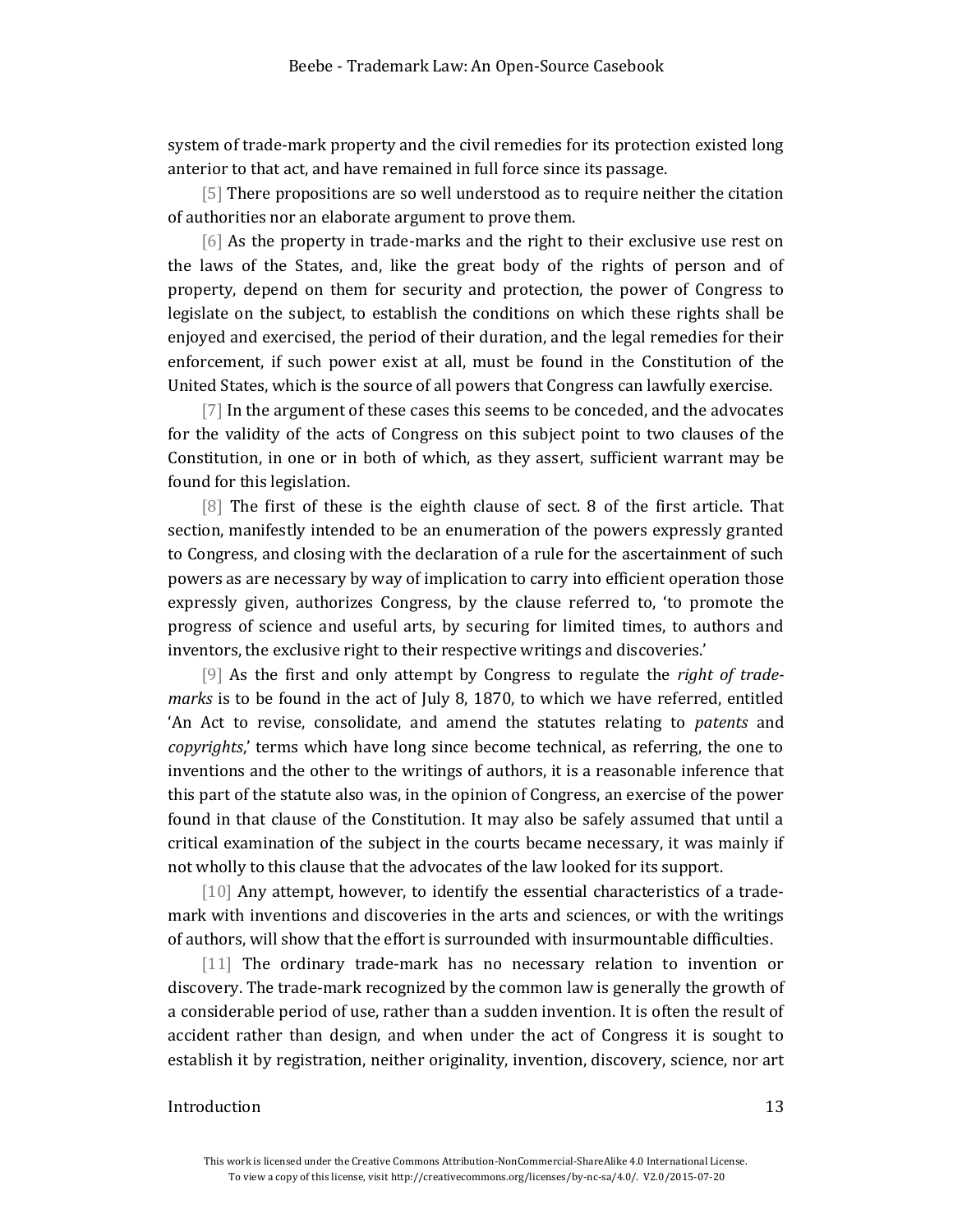is in any way essential to the right conferred by that act. If we should endeavor to classify it under the head of writings of authors, the objections are equally strong. In this, as in regard to inventions, originality is required. And while the word *writings* may be liberally construed, as it has been, to include original designs for engravings, prints, &c., it is only such as are *original*, and are founded in the creative powers of the mind. The writings which are to be protected are *the fruits of intellectual labor*, embodied in the form of books, prints, engravings, and the like. The trade-mark may be, and generally is, the adoption of something already in existence as the distinctive symbol of the party using it. At common law the exclusive right to it grows out of its *use*, and not its mere adoption. By the act of Congress this exclusive right attaches upon registration. But in neither case does it depend upon novelty, invention, discovery, or any work of the brain. It requires no fancy or imagination, no genius, no laborious thought. It is simply founded on priority of appropriation. We look in vain in the statute for any other qualification or condition. If the symbol, however plain, simple, old, or well-known, has been first appropriated by the claimant as his distinctive trade-mark, he may by registration secure the right to its exclusive use. While such legislation may be a judicious aid to the common law on the subject of trade-marks, and may be within the competency of legislatures whose general powers embrace that class of subjects, we are unable to see any such power in the constitutional provision concerning authors and inventors, and their writings and discoveries.

[12] The other clause of the Constitution supposed to confer the requisite authority on Congress is the third of the same section, which, read in connection with the granting clause, is as follows: 'The Congress shall have power to regulate commerce with foreign nations, and among the several States, and with the Indian tribes.'

[13] The argument is that the use of a trade-mark—that which alone gives it any value—is to identify a particular class or quality of goods as the manufacture, produce, or property of the person who puts them in the general market for sale; that the sale of the article so distinguished is commerce; that the trade-mark is, therefore, a useful and valuable aid or instrument of commerce, and its regulation by virtue of the clause belongs to Congress, and that the act in question is a lawful exercise of this power.

[14] Every species of property which is the subject of commerce, or which is used or even essential in commerce, is not brought by this clause within the control of Congress. The barrels and casks, the bottles and boxes in which alone certain articles of commerce are kept for safety and by which their contents are transferred from the seller to the buyer, do not thereby become subjects of congressional legislation more than other property. *Nathan* v. *Louisiana*, 8 How. 73. …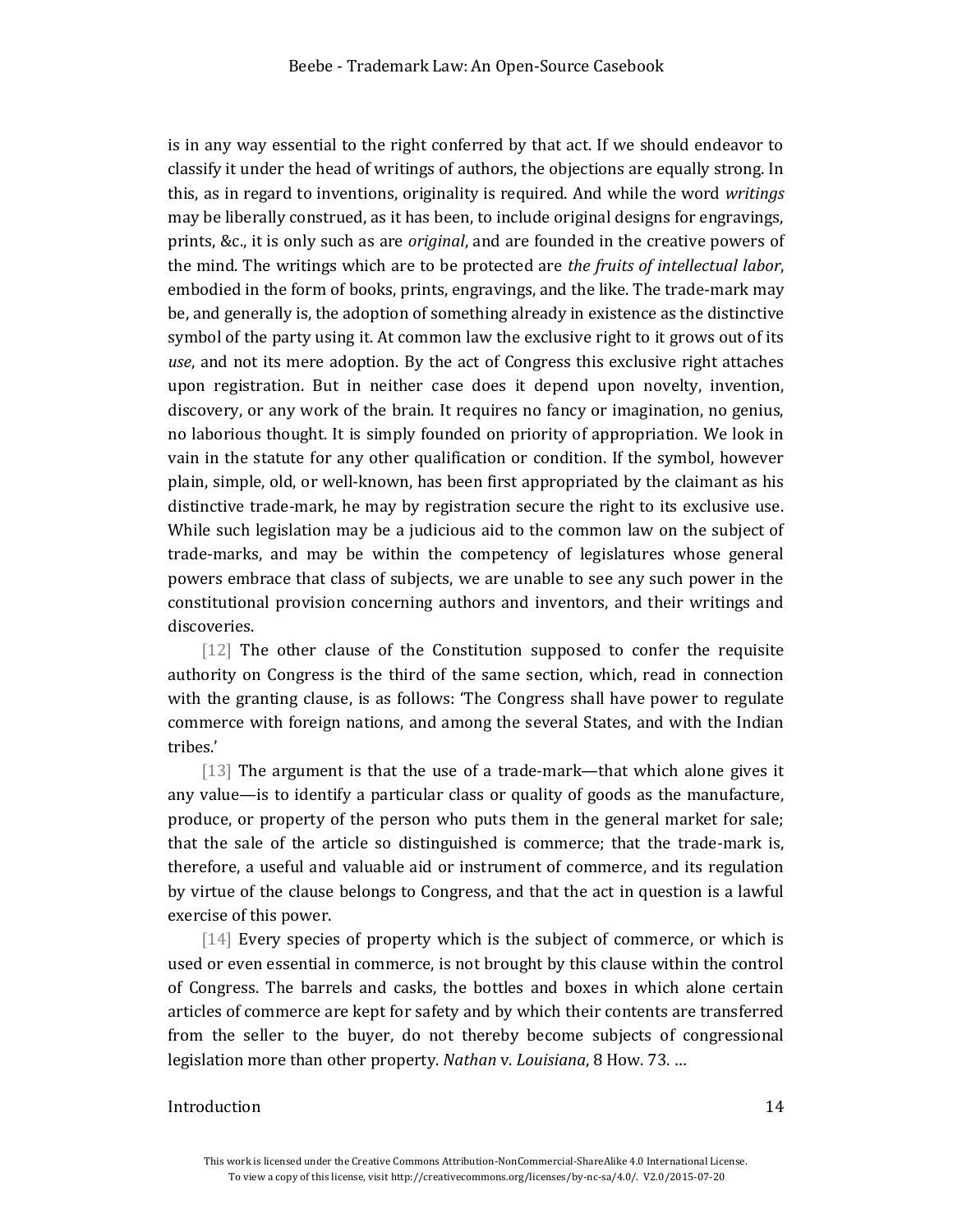[15] The question, therefore, whether the trade-mark bears such a relation to commerce in general terms as to bring it within congressional control, when used or applied to the classes of commerce which fall within that control, is one which, in the present case, we propose to leave undecided. We adopt this course because when this court is called on in the course of the administration of the law to consider whether an act of Congress, or of any other department of the government, is within the constitutional authority of that department, a due respect for a coordinate branch of the government requires that we shall decide that it has transcended its powers only when that is so plain that we cannot avoid the duty.

[16] Governed by this view of our duty, we proceed to remark that a glance at the commerce clause of the Constitution discloses at once what has been often the subject of comment in this court and out of it, that the power of regulation there conferred on Congress is limited to commerce with foreign nations, commerce among the States, and commerce with the Indian tribes. While bearing in mind the liberal construction, that commerce with foreign nations means commerce between citizens of the United States and citizens and subjects of foreign nations, and commerce among the States means commerce between the individual citizens of different States, there still remains a very large amount of commerce, perhaps the largest, which, being trade or traffic between citizens of the same State, is beyond the control of Congress.

[17] When, therefore, Congress undertakes to enact a law, which can only be valid as a regulation of commerce, it is reasonable to expect to find on the face of the law, or from its essential nature, that it is a regulation of commerce with foreign nations, or among the several States, or with the Indian tribes. If not so limited, it is in excess of the power of Congress. If its main purpose be to establish a regulation applicable to all trade, to commerce at all points, especially if it be apparent that it is designed to govern the commerce wholly between citizens of the same State, it is obviously the exercise of a power not confided to Congress.

[18] We find no recognition of this principle in the chapter on trade-marks in the Revised Statutes. We would naturally look for this in the description of the class of persons who are entitled to register a trade-mark, or in reference to the goods to which it should be applied.... But no such idea is found or suggested in this statute. Its language is: 'Any person or firm domiciled in the United States, and any corporation created by the United States, or of any State or Territory thereof,' or any person residing in a foreign country which by treaty or convention affords similar privileges to our citizens, may be registration obtain protection for his trade-mark. Here is no requirement that such person shall be engaged in the kind of commerce which Congress is authorized to regulate. It is a general declaration that anybody in

# Introduction and the contract of the contract of the contract of the contract of the contract of the contract of the contract of the contract of the contract of the contract of the contract of the contract of the contract

….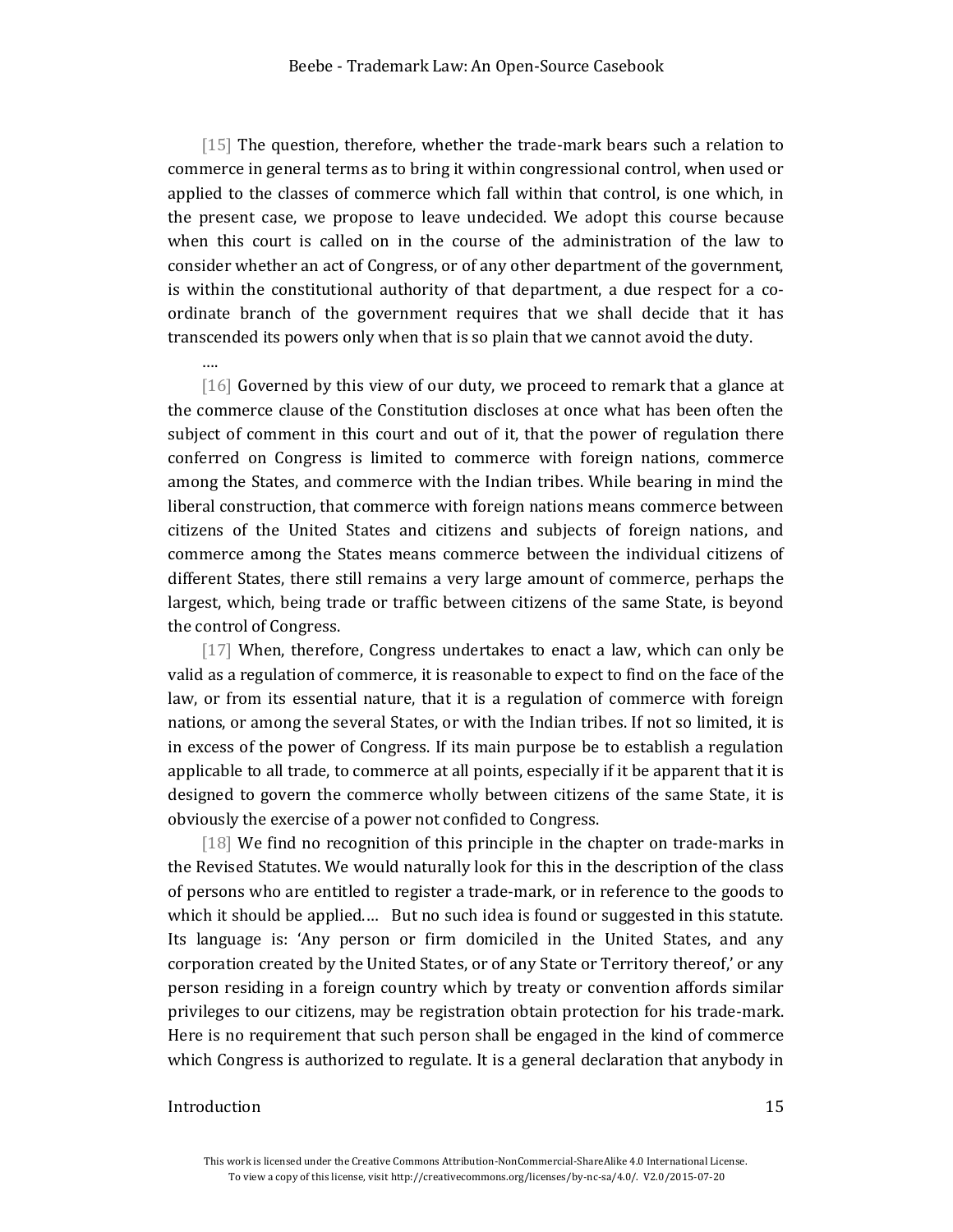the United States, and anybody in any other country which permits us to do the like, may, by registering a trade-mark, have it fully protected…. The remedies provided by the act when the right of the owner of the registered trade-mark is infringed, are not confined to the case of a trade-mark used in foreign or inter-state commerce.

[19] It is therefore manifest that no such distinction is found in the act, but that its broad purpose was to establish a universal system of trade-mark registration, for the benefit of all who had already used a trade-mark, or who wished to adopt one in the future, without regard to the character of the trade to which it was to be applied or the residence of the owner, with the solitary exception that those who resided in foreign countries which extended no such privileges to us were excluded from them here.

[20] While we have, in our references in this opinion to the trade-mark legislation of Congress, had mainly in view the act of 1870, and the civil remedy which that act provides, it was because the criminal offences described in the act of 1876 are, by their express terms, solely referable to frauds, counterfeits, and unlawful use of trade-marks which were registered under the provisions of the former act. If that act is unconstitutional, so that the registration under it confers no lawful right, then the criminal enactment intended to protect that right falls with it.

[21] The questions in each of these cases being an inquiry whether these statutes can be upheld in whole or in part as valid and constitutional, must be answered in the negative; and it will be

*So certified to the proper circuit courts*.

# Introduction and the set of the set of the set of the set of the set of the set of the set of the set of the set of the set of the set of the set of the set of the set of the set of the set of the set of the set of the set

….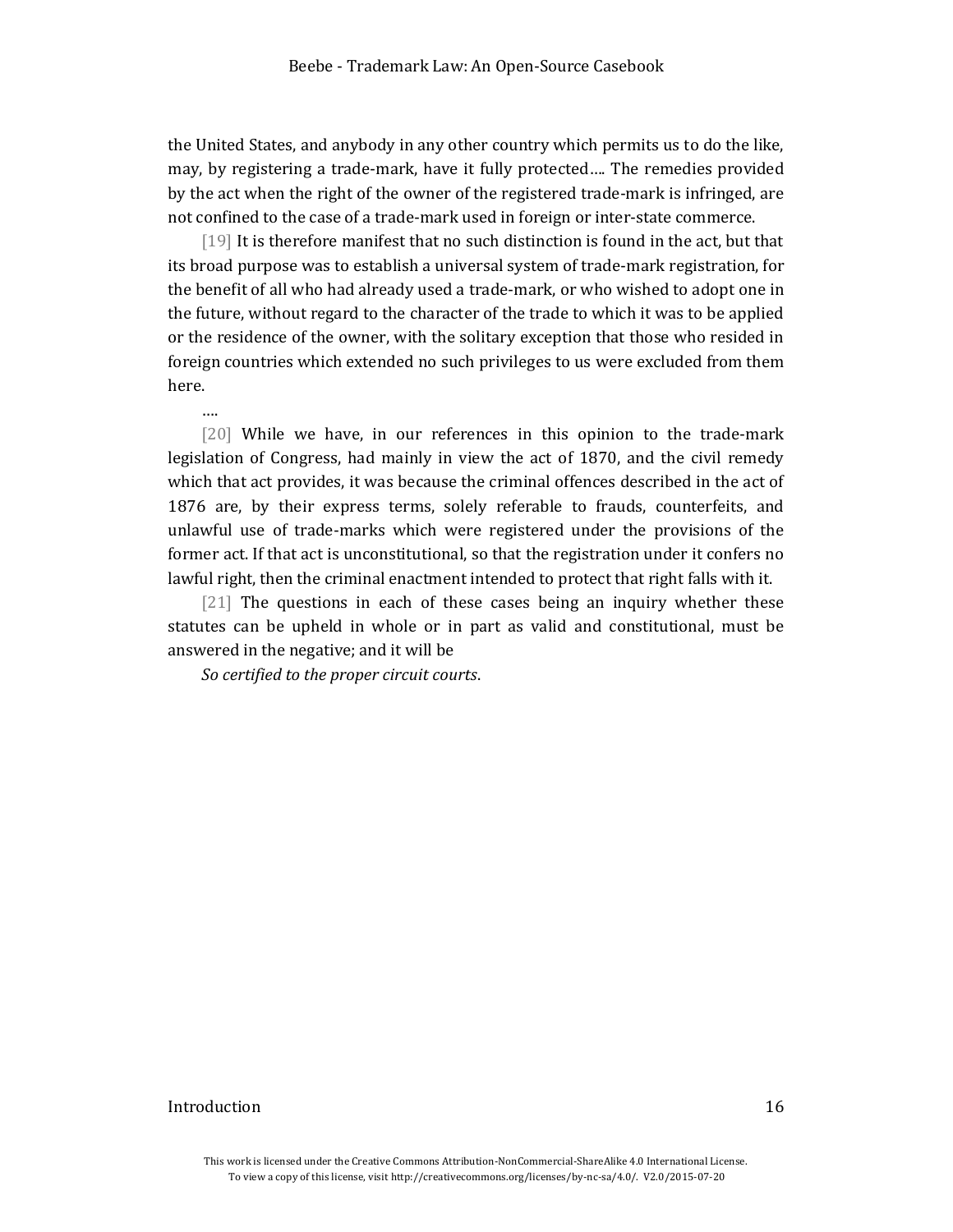<span id="page-16-0"></span>**3. The Statutory Development of U.S. Trademark law and the Lanham Act of 1946**



Rep. Fritz Lanham, 1880-1965 (D-Texas, 1919-1947)

# **Excerpt from RESTATEMENT (THIRD) OF UNFAIR COMPETITION § 9 (1995)**

[1] *e*. *Trademark legislation.* The federal government and each of the states have enacted legislation protecting trademarks. The statutes generally provide a mechanism for the registration of trademarks, describe the types of marks that may be registered, and specify the procedural and substantive advantages afforded to the owner of a trademark registration. The statutes, however, do not ordinarily preempt the protection of trademarks at common law.

[2] Although several states had earlier enacted legislation to prevent the fraudulent use of trademarks, the first federal trademark statute was not enacted until 1870. This initial attempt at federal protection proved short-lived, however, when in 1879 the Supreme Court in the *Trade-Mark Cases*, 100 U.S. (10 Otto) 82 (1879), held that the statute had been unconstitutionally grounded on the patent and copyright clause of the Constitution. A second federal statute was enacted in 1881, but in reaction to the *Trade-Mark Cases*, registration under the act was limited to marks used in commerce with foreign nations and the Indian tribes. The first modern federal trademark registration statute was the Trademark Act of 1905, grounded on the commerce clause. In a continuation of the distinction that had developed at common law between technical "trademarks" and "trade names," the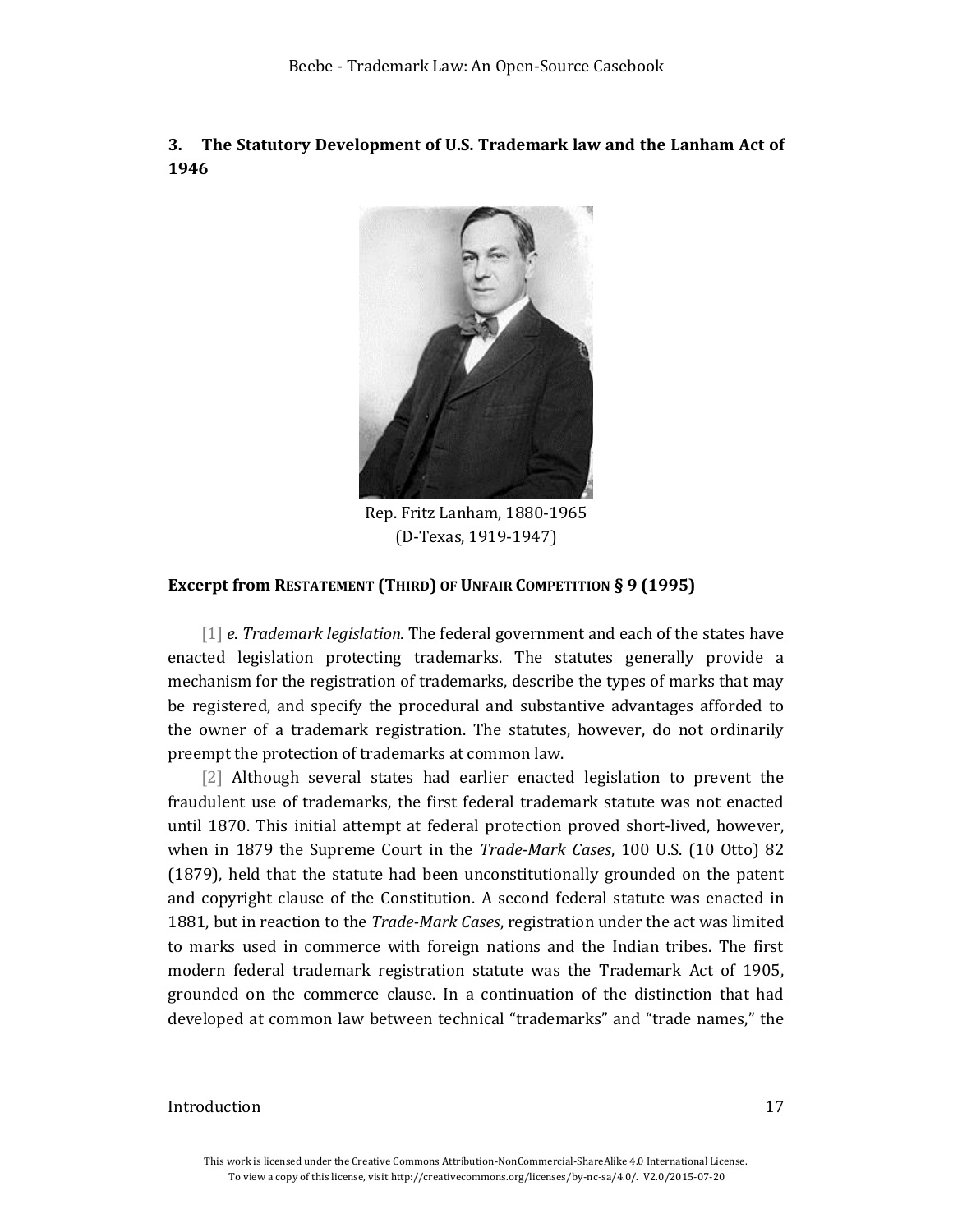Act of 1905 limited registration to fanciful and arbitrary marks, except for marks that had been in actual use for 10 years preceding passage of the statute.

[3] To clarify and strengthen the rights of trademark owners, the Act of 1905 was replaced by the Trademark Act of 1946 (effective July 5, 1947), 15 U.S.C.A. §§ 1051- 1127, commonly known as the Lanham Act. The Lanham Act is generally declarative of existing law, incorporating the principal features of common law trademark protection. However, among the major innovations of the Lanham Act were the adoption of a constructive notice rule that effectively expanded the geographic scope of trademark rights, and an attempt to provide a measure of security to trademark owners in the form of "incontestable" rights in certain trademarks. The Lanham Act in  $\S$  43(a) also added a general proscription against false designations and representations that has come to serve as a federal law of deceptive marketing.

[4] Statutes in every state also provide for the registration of trademarks. In 1949 the United States (now International) Trademark Association prepared a Model State Trademark Bill patterned after the federal registration system. The Model Bill, revised in 1964 and 1992, provides the basis for much of the current state legislation.

# **From Edward S. Rogers,** *The Lanham Act and the Social Function of Trademarks***, 14 LAW & CONTEMP. PROBS. 173 (1949)**

…. [1] The prospect of getting anything through Congress in 1937 was not encouraging. Our committee[, the Trade Mark Committee of the Patent Section of the American Bar Association,] kept notes and I had a scrapbook in which I stuck ideas that came in from all sorts of places. More as a matter of convenience than anything else, I cast those notes and ideas in the form of a draft statute.

[2] In the winter of 1937 the Commissioner of Patents asked me to come to Washington to see him. He said he had had a conference with Fritz Lanham, who was chairman of the subcommittee of the House Patent Committee dealing with trademarks, and asked me to see Mr. Lanham, which I did. Mr. Lanham said that a large number of piecemeal amendments to the 1905 Act had been proposed and that he had been studying the Act and couldn't make head or tail of it; that if it were amended piecemeal it would make incomprehensible what had hitherto been merely obscure. So he asked if anywhere around there was a skeleton draft of a new act that could be used as a sort of clotheshorse to hang things on. I told him I had such a draft and he asked me to leave it with him, which I, of course, was glad to do.

# Introduction and the contract of the contract of the contract of the contract of the contract of the contract of the contract of the contract of the contract of the contract of the contract of the contract of the contract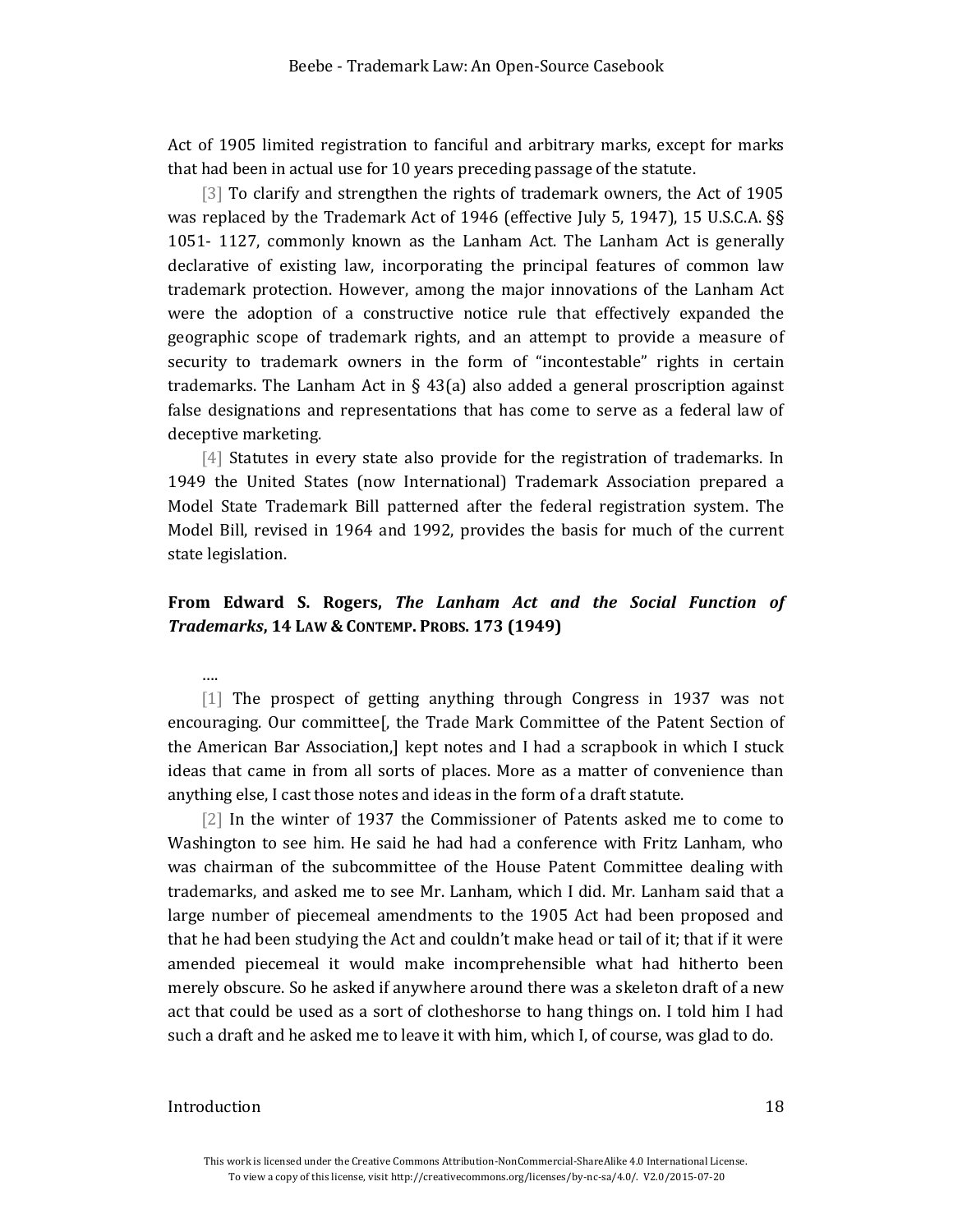[3] I supposed that Mr. Lanham was just going to study this memorandum and skeleton—it was hardly more than that—and begin to hold hearings. I was surprised when, on January 19, 1938, he introduced it as H.R. 9041.

[4] Immediately bar associations appointed committees which did thoughtful and conscientious work, with the result that we now have a new Trade-Mark Act. Since the last Act was passed in 1905 and the new Act in 1946—forty-one years later—I suspect we are going to have to live with the Lanham Act for a long time.

[5] Whenever there was a hearing before any committee on the trade-mark bill, sooner or later there appeared zealous men from the Department of Justice who raised all manner of objections. They asserted that trade-marks are monopolistic and any statutory protection of them plays into the hands of big business and should be discouraged. In vain it was pointed out that what is now big business started as little business—that trade-marks are not, like patents and copyrights, a government grant of an exclusive right, that trade-marks are visible reputation and symbols of good will, that trade-marks are the antithesis of monopoly, and that to protect them is to insure the one whose goods or services they distinguish against fraud and misrepresentation.

[6] No progress seemed to be made with the Department's representatives, who were against not only the protection of trade-marks but trade-marks as an institution….

#### **Comments and Questions**

1. *The Long Road to the Lanham Act*. In his influential treatise, J. Thomas McCarthy records the fate of legislative efforts through the war years leading to the Lanham Act of 1946:

Hearings on the bill and the various forms in which it was reintroduced were held in March 1938, March 1939, June 1939, and passed the House and Senate in 1939 and 1940. However, the Senate moved to reconsider the bill on June 23, 1940 and it was returned to the calendar and died. In the 77th Congress a reintroduced bill passed the Senate in 1941 and the House in 1942, but the bill died upon being referred back to Committee in 1942. Hearings were held in the 78th Congress in 1943 and 1944, but the bill was not passed. Finally, the 1945 version of the bill (H.R. 1654) was passed by the 79th Congress.

MCCARTHY ON TRADEMARKS AND UNFAIR COMPETITION  $\S$  5.4 (2015). If we date the Lanham Act from its first draft in 1937 (or indeed back to the so-called Vestal Bill of 1931), then the Act is nearly 80 years old. This may help to explain the existence of

# Introduction 19

….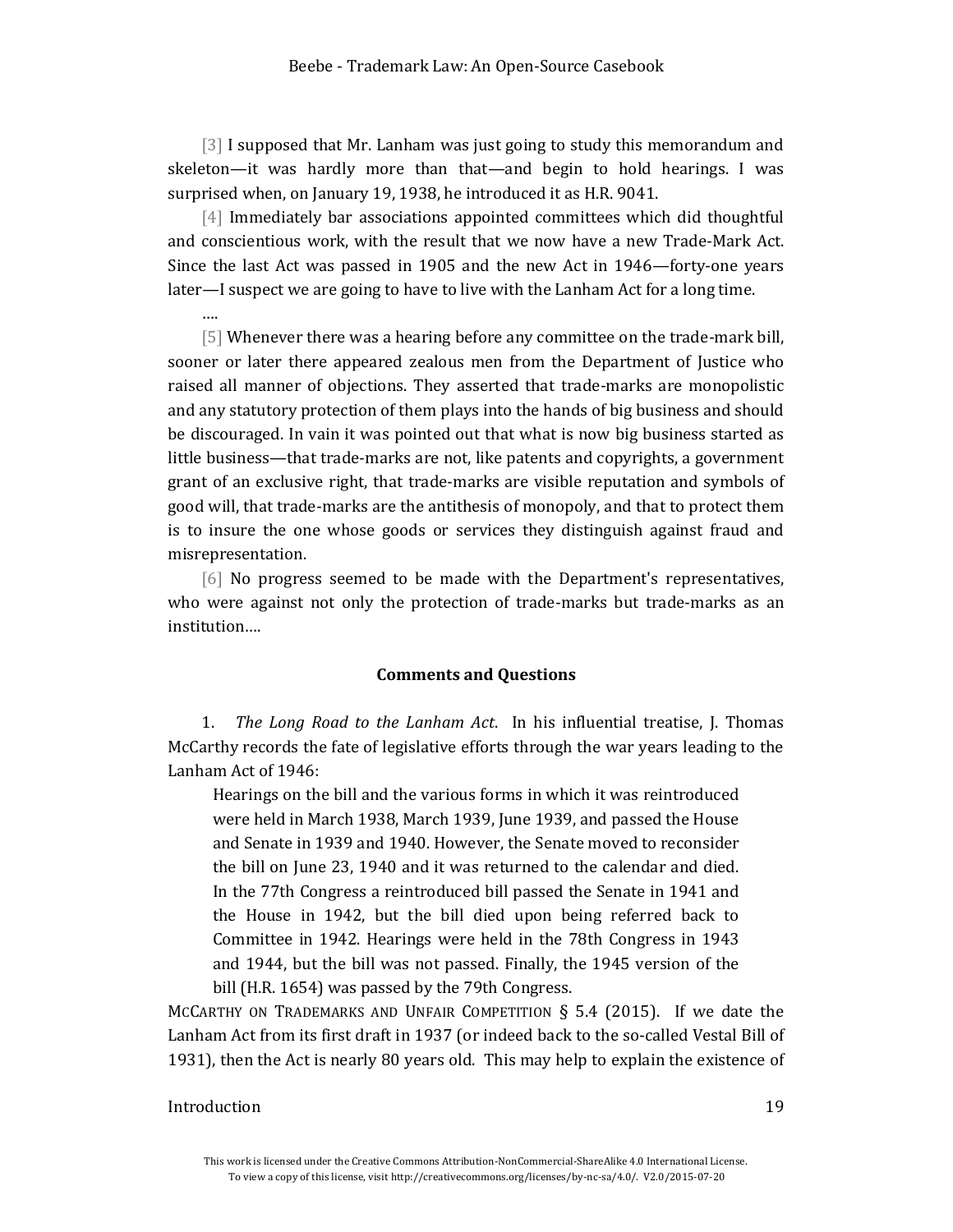certain especially abstruse statutory sections that the student will confront through the course of studying U.S. trademark law.

# <span id="page-19-0"></span>**4. Recent Statutory Developments**

The Lanham Act has been amended numerous times since its July 5, 1947 effective date. Listed here are some of the more important amendments, many of which we will refer to through the course of this casebook.

- 1962 The limiting phrase "purchasers as to the source of origin of such goods or services" was deleted from Lanham Act § 32. 1962 Pub. L. No. 87-772, 76 Stat. 769. This arguably significantly broadened the scope of antiinfringement protection under the Act.
- 1975 The following sentence was added to Lanham Act § 35: "The court in exceptional cases may award reasonable attorney fees to the prevailing party." 1975 Pub. L. No. 93-600, 88 Stat. 1955.
- 1975 Congress finally changed the name of the "Patent Office" to the "Patent and Trademark Office." 1975 Pub. L. No. 93-596, 88 Stat. 1949.
- 1982 The Court of Customs and Patent Appeals became the Court of Appeals for the Federal Circuit. Pub. L. 97-164, 96 Stat. 25.
- 1984 The Trademark Counterfeiting Act of 1984 was enacted, 1984 Pub. L. No. 98-473, 98 Stat. 1837, amending Lanham §§ 34, 35, and 36, and establishing criminal trademark anti-counterfeiting penalties in 18 U.S.C. § 2320.
- 1988 The Trademark Law Revision Act of 1988 (TLRA) was enacted, effective November 16, 1989. Pub. L. No. 100-667, 102 Stat. 3935. The TLRA established the "intent-to-use" basis for registration and federal statutory "constructive use" for purposes of priority. It also significantly rewrote Lanham Act  $\S$  43(a).
- 1996 The Federal Trademark Dilution Act (FTDA), enacted and effective January 16, 1996, established a federal cause of action for anti-dilution protection in Lanham Act § 43(c). Pub. L. No. 104-98, 109 Stat. 985. The FTDA has been replaced by the Trademark Dilution Revision Act of 2006.
- 1996 The Anticounterfeiting Consumer Protection Act of 1996 further enhanced procedures to combat and penalties for trademark counterfeiting. Pub. L. No. 104-153, 110 Stat 1386. The Act also introduced statutory damages for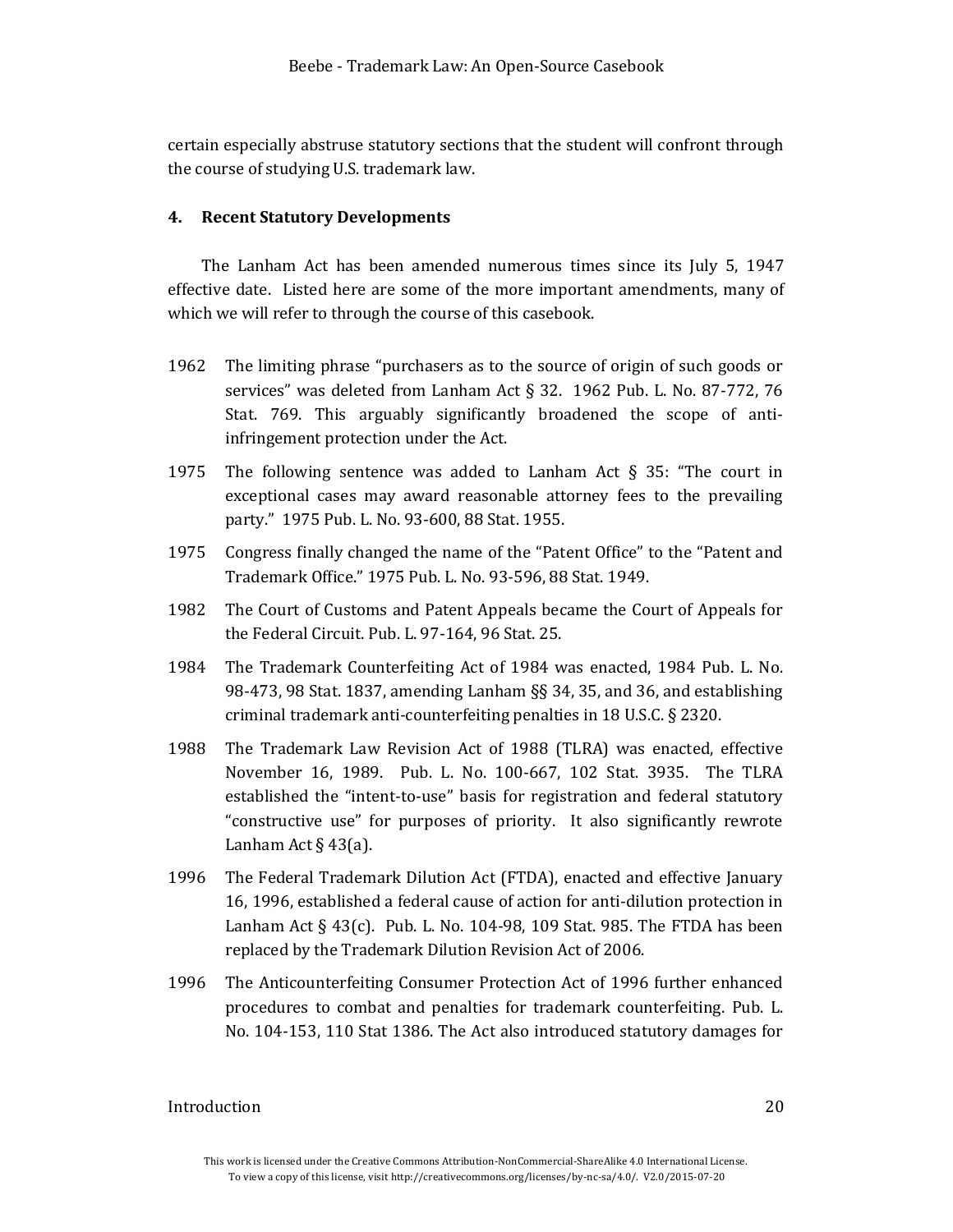counterfeiting.

- 1999 The Anticybersquatting Consumer Protection Act (ACPA) established Lanham Act  $\S$  43(d) to combat the cybersquatting of domain names confusingly similar to or dilutive of trademarks. Pub. L. No. 106-113, 113 Stat. 1501.
- 2003 The Madrid Protocol Implementation Act (MPIA), enacted Nov. 2, 2002 and effective Nov. 2, 2003, established Lanham Act §§ 60-74. 116 Stat. 1758, 1913 Pub. L. No. 107-273. With the MPIA, the U.S. became a member of the Madrid System of international trademark registration.
- 2006 The Trademark Dilution Revision Act of 2006 (TDRA) significantly rewrote Lanham Act § 43(c). Pub. L. No. 109-312, 120 Stat. 1730. It replaced the FTDA of 1996.
- 2008 The Prioritizing Resources and Organization for Intellectual Property Act of 2008 (PRO-IP Act) enhanced civil damages and criminal penalties for trademark counterfeiting. Pub. L. No. 110-313, 122 Stat. 3014.

# **Comments and Questions**

1. *"The Last Best Place."* One of the stranger moments in the history of U.S. trademark legislation involves the phrase "The Last Best Place." Between 2001 and 2004, a Nevada business named Last Best Beef, LLC filed eight applications at the PTO to register the phrase "The Last Best Place" in connection with various goods and services. In 2005, Congress passed and the President signed into law an appropriations bill with a rider that consisted of the following language: "Notwithstanding any other provision of this Act, no funds appropriated under this Act shall be used to register, issue, transfer, or enforce any trademark of the phrase 'The Last Best Place.'" Upon learning of this statutory command in an appropriations bill that covered the PTO, the PTO suspended all consideration of Last Best Beef's trademark applications and no further applications for the phrase have since been filed. What? In 1988, a Montana writer had entitled an anthology of Montana-oriented poetry and prose "The Last Best Place." The phrase was soon taken up by Montana businesses and state government. In 2005, Montana Senator Conrad Burns attached the rider to the appropriations bill on the ground that the phrase "belongs to the State of Montana." *See* John L. Welch, *Montana Senator Again Blocks "LAST BEST PLACE" Registrations*, The TTABlog, Feb. 27, 2009, http://thettablog.blogspot.com/2009/02/montana-senator-max-baucus-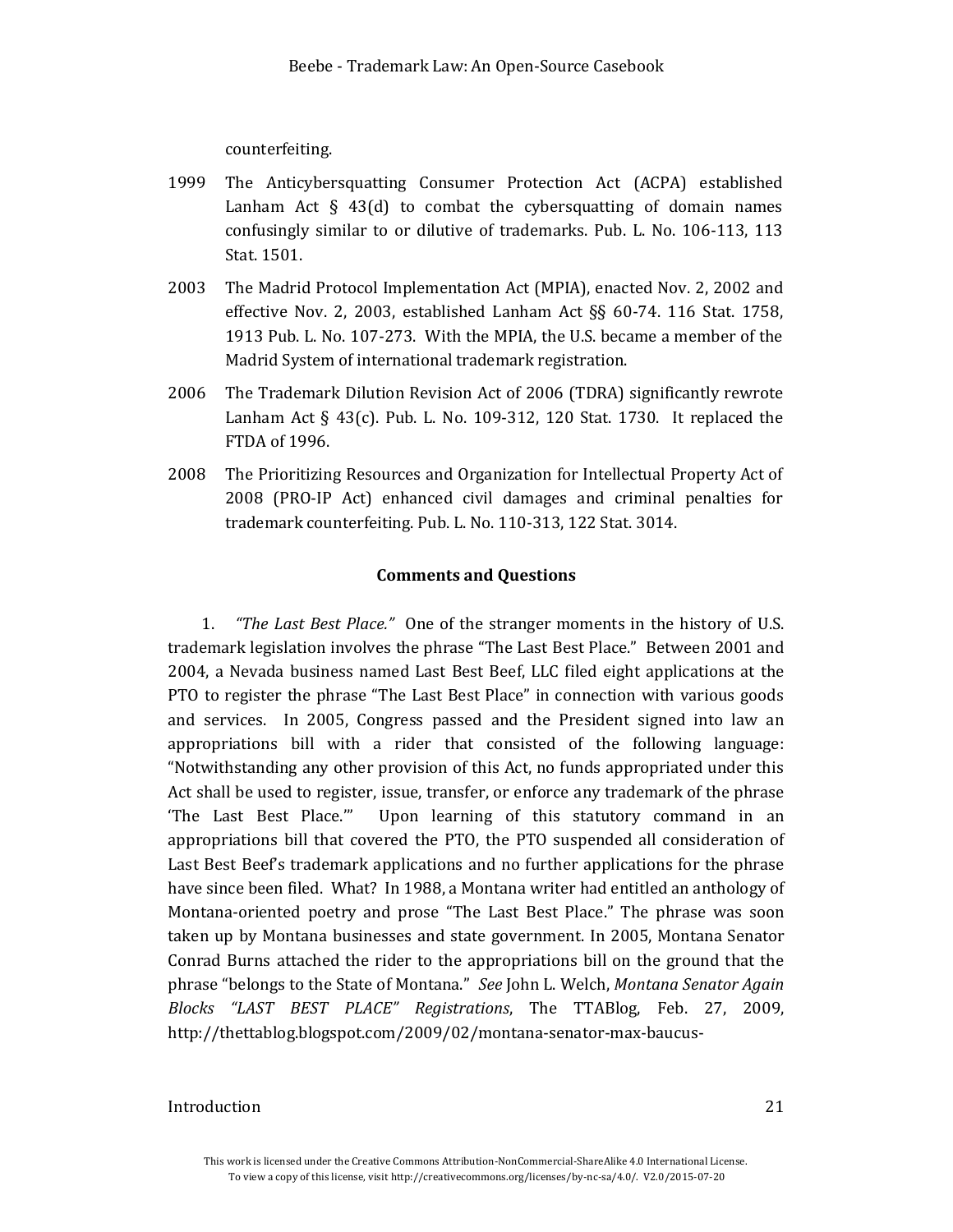announced.html. *See also The Last Best Beef, LLC v. Dudas*, 506 F.3d 333 (4th Cir. 2007) (not seeing a problem with any of this).

#### <span id="page-21-0"></span>**B. The Policy Justifications for Trademark Protection**

Probably the most oft-quoted passage from the *Trade-Mark Cases* is the paragraph in which the Supreme Court compared trademarks to the two other most significant forms of intellectual property, copyrights and patents (paragraph 11 in the excerpt above). Consider whether what Justice Miller wrote in 1879 about the development of brand names is still accurate today:

The ordinary trade-mark has no necessary relation to invention or discovery. The trade-mark recognized by the common law is generally the growth of a considerable period of use, rather than a sudden invention. It is often the result of accident rather than design, and when under the act of Congress it is sought to establish it by registration, neither originality, invention, discovery, science, nor art is in any way essential to the right conferred by that act. If we should endeavor to classify it under the head of writings of authors, the objections are equally strong. In this, as in regard to inventions, originality is required. And while the word writings may be liberally construed, as it has been, to include original designs for engravings, prints, &c., it is only such as are original, and are founded in the creative powers of the mind. The writings which are to be protected are the fruits of intellectual labor, embodied in the form of books, prints, engravings, and the like. The trade-mark may be, and generally is, the adoption of something already in existence as the distinctive symbol of the party using it. At common law the exclusive right to it grows out of its use, and not its mere adoption. By the act of Congress this exclusive right attaches upon registration. But in neither case does it depend upon novelty, invention, discovery, or any work of the brain. It requires no fancy of imagination, no genius, no laborious thought. It is simply founded on priority of appropriation.

*Id*. at 94.

By 1942, the Court was describing trademarks and the role of trademark law in different terms. In *Mishawaka Rubber & Woolen Mfg. Co. v. S.S. Kresge Co*., 316 U.S. 203 (1942), Justice Frankfurter explained:

The protection of trade-marks is the law's recognition of the psychological function of symbols. If it is true that we live by symbols, it is no less true that we purchase goods by them. A trade-mark is a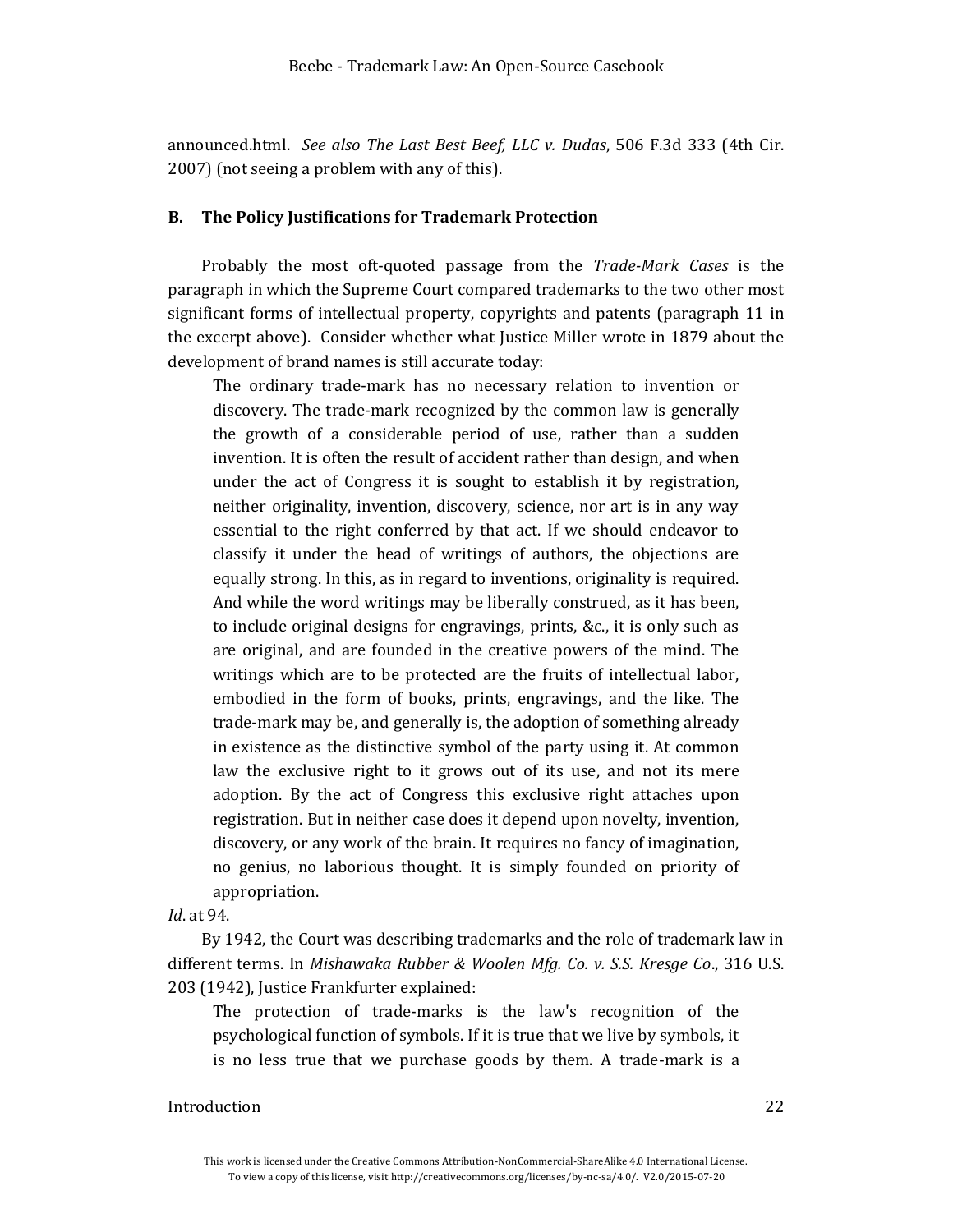merchandising short-cut which induces a purchaser to select what he wants, or what he has been led to believe he wants. The owner of a mark exploits this human propensity by making every effort to impregnate the atmosphere of the market with the drawing power of a congenial symbol. Whatever the means employed, the aim is the same to convey through the mark, in the minds of potential customers, the desirability of the commodity upon which it appears. Once this is attained, the trade-mark owner has something of value. If another poaches upon the commercial magnetism of the symbol he has created, the owner can obtain legal redress.

#### *Id*. at 205.

By the 1980s, American courts were describing trademarks and trademark law in yet different terms, terms which still resonate today. Reflecting the rise of the Chicago School economic analysis of law, Judge Easterbrook described the economic benefits of trademarks and trademark protection in *Scandia Down Corp. v. Euroquilt, Inc.*, 772 F.2d. 1423 (7th Cir. 1985):

Trademarks help consumers to select goods. By identifying the source of the goods, they convey valuable information to consumers at lower costs. Easily identified trademarks reduce the costs consumers incur in searching for what they desire, and the lower the costs of search the more competitive the market. A trademark also may induce the supplier of goods to make higher quality products and to adhere to a consistent level of quality. The trademark is a valuable asset, part of the "goodwill" of a business. If the seller provides an inconsistent level of quality, or reduces quality below what consumers expect from earlier experience, that reduces the value of the trademark. The value of a trademark is in a sense a "hostage" of consumers; if the seller disappoints the consumers, they respond by devaluing the trademark. The existence of this hostage gives the seller another incentive to afford consumers the quality of goods they prefer and expect.

#### *Id*. at 1429-30.

Which description of trademarks most accurately reflects their characteristics in the present day? Are they often adopted, in the terms of the *Trade-Mark Cases*, as "the result of accident rather than design"? Can we say of the development of trademarks, as of the legal conditions leading to their protection, that "no fancy of imagination, no genius, no laborious thought" is required? Or is it rather that, through the development of a brand name, "[t]he owner of a mark...mak[es] every effort to impregnate the atmosphere of the market with the drawing power of a congenial symbol"? Is the consumer in some sense a victim of these machinations of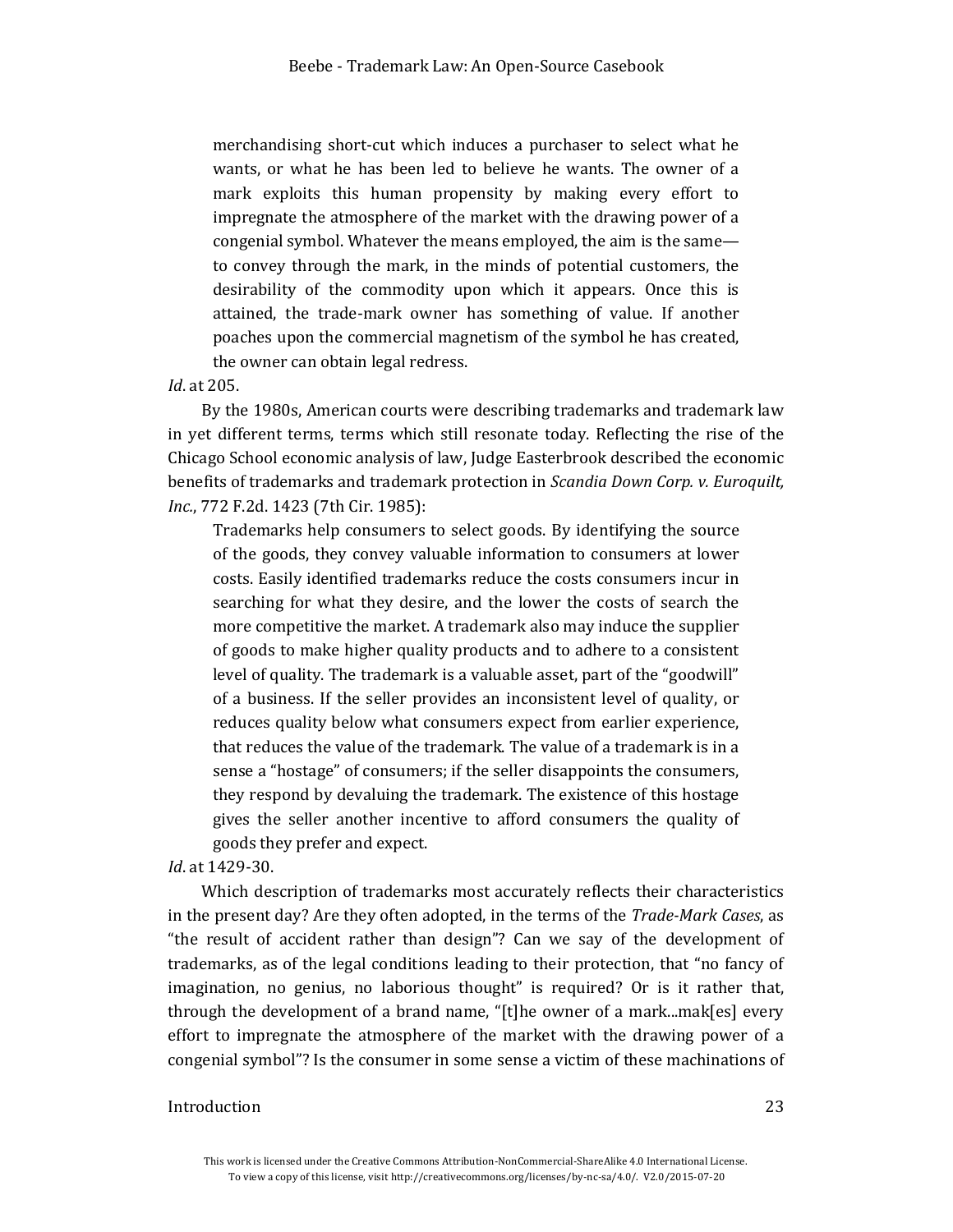the trademark owner, who through the "commercial magnetism" of the trademark "induces the purchaser to select what he wants, or what he has been led to believe he wants"? Or is it finally not consumers who are victims of the trademark, but the trademark who is a "hostage" of consumers, whom it serves by enabling them to find what they desire and to insist on "the quality of goods they prefer and expect"?

#### *The Economic Justification for Trademark Protection*

These differing accounts of the trademark and trademark law are probably all more or less true, depending on the trademark, product, and consumer at issue. But it is well-accepted that the last account, based on the economic analysis of law, is currently by far the dominant account of trademark law. In *Qualitex Co. v. Jacobson Products Co., Inc*., 514 U.S. 159 (U.S. 1995), Justice Breyer cited, among other sources, William Landes & Richard Posner, *The Economics of Trademark Law*, 78 TRADEMARK REP. 267, 271-272 (1988), in support of the following statement of the purposes of trademark law:

[T]rademark law, by preventing others from copying a sourceidentifying mark, reduces the customer's costs of shopping and making purchasing decisions, for it quickly and easily assures a potential customer that this item—the item with this mark—is made by the same producer as other similarly marked items that he or she liked (or disliked) in the past. At the same time, the law helps assure a producer that it (and not an imitating competitor) will reap the financial, reputation-related rewards associated with a desirable product. The law thereby encourages the production of quality products, and simultaneously discourages those who hope to sell inferior products by capitalizing on a consumer's inability quickly to evaluate the quality of an item offered for sale.

Id. at 163-64 (citations omitted).

The current orthodox view of trademarks, then, is that they (1) minimize consumer search costs, and (2) provide incentives to producers to produce consistent levels of product quality. This latter benefit of trademarks is especially important for certain types of products. In general, products may be understood to possess three types of characteristics: "search" characteristics, such as color or price, which can be inspected prior to purchase; "experience" characteristics, such as taste, which can only be verified through use of the product; and "credence" characteristics, such as durability, which can only be confirmed over time. *See* Phillip Nelson, *Advertising as Information*, 82 J. POL. ECON. 729 (1974). For products such as medicine, automobiles or high-technology goods, the readily-apparent "search" characteristics of which say little about the quality of the product,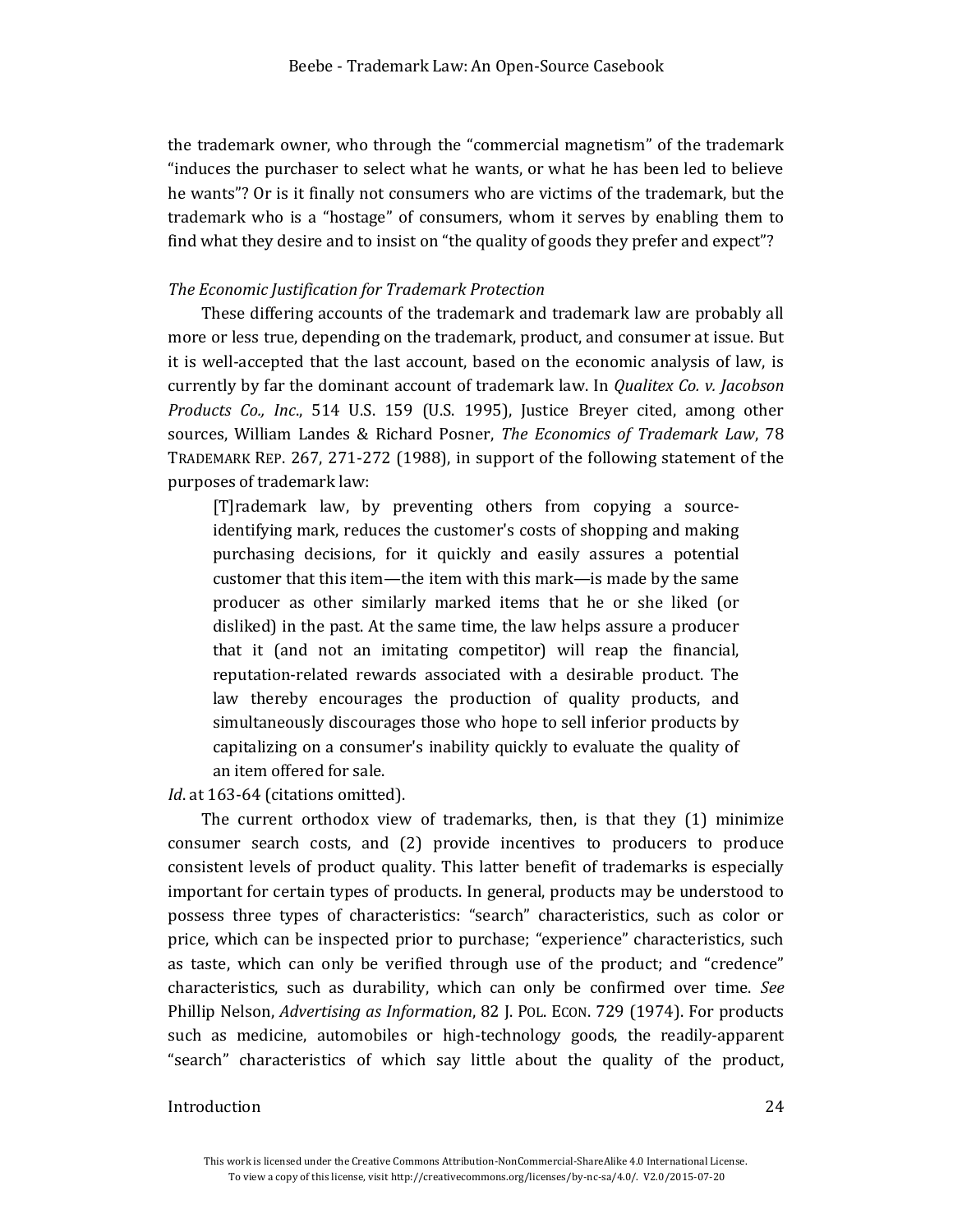consumers may rely heavily on the trademark attached to the product in making their purchasing decision. It follows that in a market without reliable sourceidentification for such products, producers would have little incentive to invest in the production of products of high quality. This is because they would likely be undercut by competitors who would offer cheaper products of lower quality. *See* George A. Ackerlof, *The Market for "Lemons": Quality Uncertainty and the Market Mechanism*, 84 Q.J. OF ECON. 488 (1970).

As indications of quality, trademarks signify and allow firms to develop commercial *goodwill*, which for many firms may be by far their most valuable asset. The concept of goodwill encompasses the reputation of the firm and its products and the probability, based on this reputation, that consumers will continue to patronize the firm in the future. A nineteenth-century court described goodwill in these terms:

When an individual or a firm or a corporation has gone on for an unbroken series of years conducting a particular business, and has been so scrupulous in fulfilling every obligation, so careful in maintaining the standard of goods dealt in, so absolutely honest and fair in all business dealings that customers of the concern have become convinced that their experience in the future will be as satisfactory as it has been in the past, while such customers' good report of their own experience tends continually to bring new customers to the same concern, there has been produced an element of value quite as important—in some cases, perhaps far more important—than the plant or machinery with which the business is carried on.

*Washburn v. National Wall-Paper Co*., 81 F. 17, 20 (2d Cir. 1897).

#### *Criticisms of the Economic Justification for Trademark Protection*

Yet the example of Coca-Cola and brands like it may lead many readers to doubt the sufficiency of the economic account of trademark law, focused as it is on search costs and incentives to produce quality goods. After all, many trademarks, such as COKE, do more than merely indicate the source of the goods to which they are affixed, and strictly speaking, some trademarks don't even do that. A t-shirt bearing the trademark ARSENAL is not intended to indicate and is not read by consumers to indicate that Arsenal soccer players knitted the shirt themselves. The trademark primarily functions instead as a "badge of support for or loyalty or affiliation to the trademark proprietor." Arsenal Football Club Plc v. Matthew Reed, Case C-206/01, [2003] ETMR 19, ¶ 15. This same function may be attributed to many trademarks, and not simply to high-fashion marks such as POLO or PRADA, but also to more mundane marks such as PEPSI or FORD, whose owners have quite consciously sought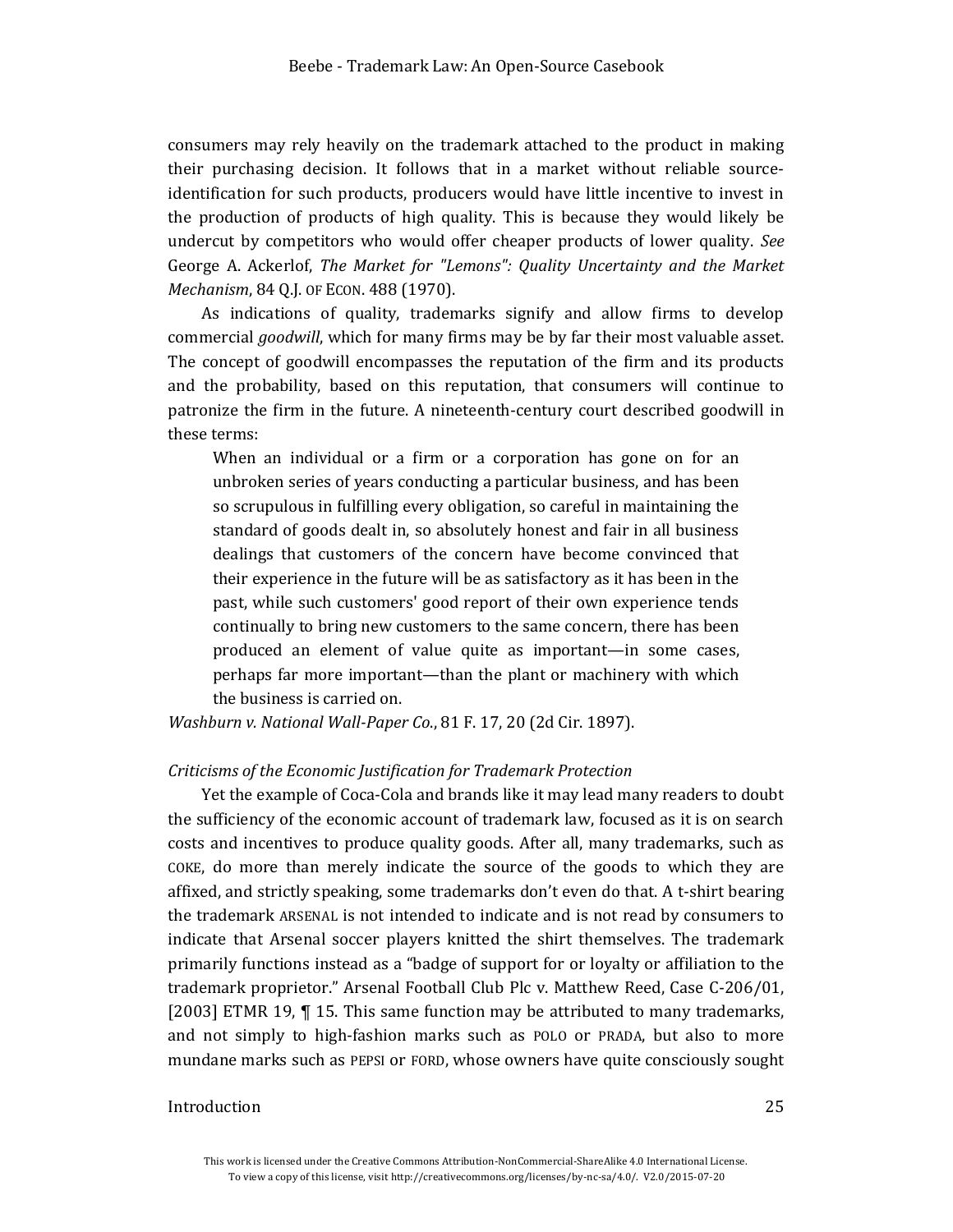to build "consumption communities"<sup>37</sup> around these brands. *See Int'l Order of Job's Daughters v. Lindeburg & Co*., 633 F.2d 912, 918 (9th Cir. 1980) (recognizing that "[w]e commonly identify ourselves by displaying emblems expressing allegiances. Our jewelry, clothing, and cars are emblazoned with inscriptions showing the organizations we belong to, the schools we attend, the landmarks we have visited, the sports teams we support, the beverages we imbibe"). In such situations, the mark itself is often the primary product characteristic that the consumer wishes to acquire, and the underlying material good, if any, is merely a means of conveying that characteristic.38 We typically think of a trademark as supplementary in relation to the goods to which it is affixed, as something added to preexisting goods. But certain doctrines in trademark law may make sense only if one appreciates that for certain brands, this relation is reversed. The brand is prior and the physical goods are supplementary to it, supporting and enhancing the brand's value, so that a firm (for example, a fashion house) may first design a brand and then produce or license goods consistent with that brand.

Even when the consumer is interested in the quality of the material good, the trademark may contribute to deleterious "artificial product differentiation," as when consumers pay a premium for branded versions of pharmaceuticals when lowercost generic versions are required by government regulation to meet exactly the same quality standards as the more expensive branded versions. This argument, which associates trademarks with the purported evils of some forms of advertising, first gained significant influence with the publication in 1933 of the economist Edward Chamberlin's book *The Theory of Monopolistic Competition*, which systematically formulated the artificial product differentiation view.<sup>39</sup> Chamberlin's work proved to especially influential in mid-twentieth century trademark commentary<sup>40</sup> and is reflected to some degree in Justice Frankfurter's discussion of

<sup>40</sup> *See generally* Glynn S. Lunney, *Trademark Monopolies*, 48 EMORY L.J. 367, 367- 69 (1999) (discussing the influence of Chamberlin's work on trademark commentary). *See also* Sherwin Rosen, *Advertising, Information, and Product Differentiation*, *in* ISSUES IN ADVERTISING: THE ECONOMICS OF PERSUASION 161-91 (David G. Tuerck ed., 1978) (summarizing the artificial product differentiation view). *See generally* Beverly W. Pattishall, *Trademarks and the Monopoly Phobia*, 50 MICH. L. REV. 967 (1952) (criticizing the artificial product differentiation view).

# Introduction 26

 $\overline{\phantom{a}}$ 

<sup>37</sup> DANIEL J. BOORSTIN, AMERICANS: THE DEMOCRATIC EXPERIENCE 145 (1974).

<sup>38</sup> For further discussion of the trademark "merchandising right," see Stacey L. Dogan & Mark A. Lemley, *The Merchandising Right: Fragile Theory or Fait Accompli?*, 54 EMORY L.J. 461 (2005).

<sup>39</sup> *See also* JOAN ROBINSON, THE ECONOMICS OF IMPERFECT COMPETITION 89 (1933).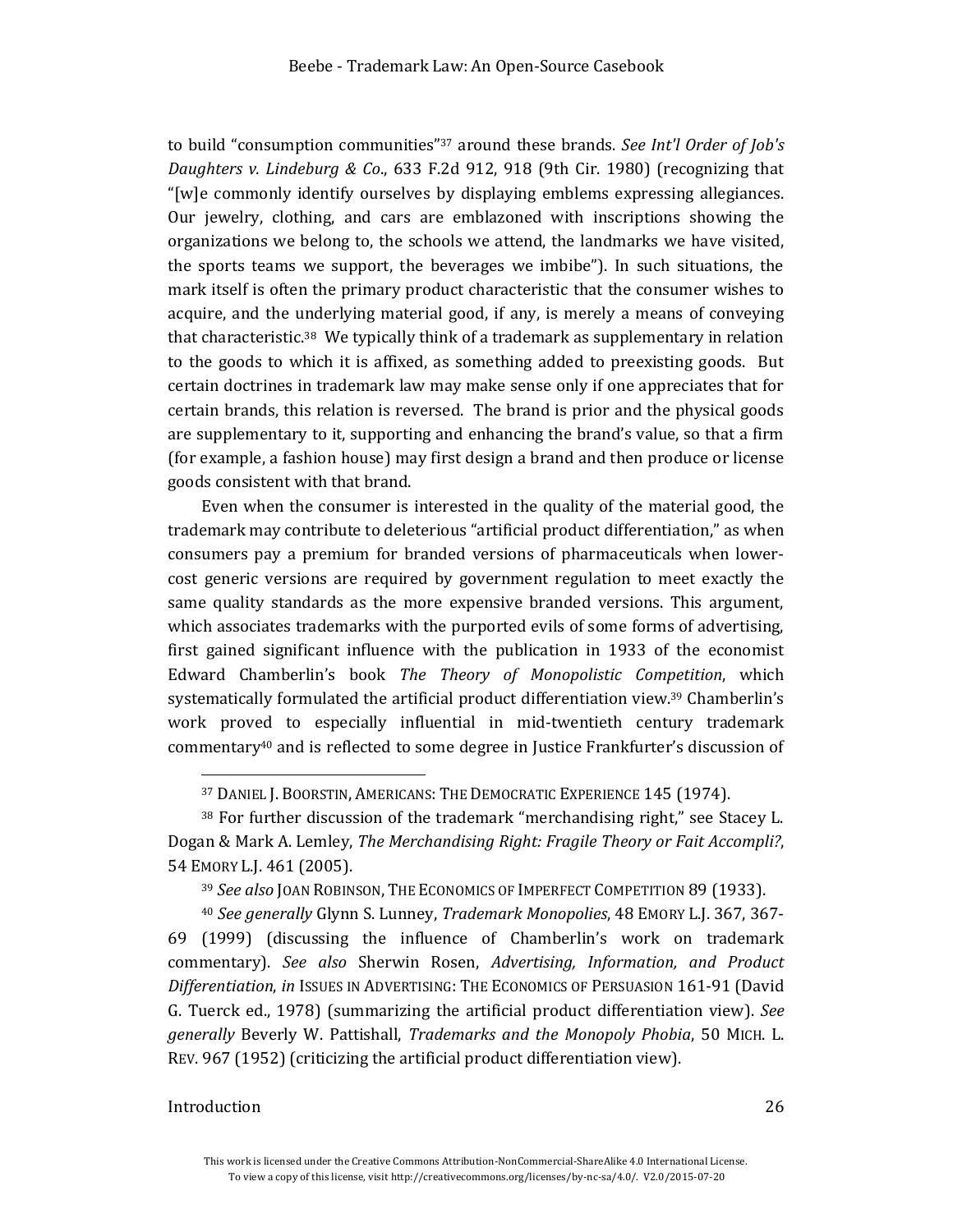trademarks in *Mishawaka Rubber*. Other courts sometimes picked up on Chamberlin's ideas. *See, e.g*., *Smith v. Chanel, Inc*., 402 F.2d 562, 567 (2d Cir. 1968) (proposing that, through the trademark, "economically irrational elements are introduced into consumer choices; and the trademark owner is insulated from the normal pressures of price and quality competition. In consequence the competitive system fails to perform its function of allocating available resources efficiently.").

In recent decades, however, mainstream economic thought has grown increasingly hostile towards, even dismissive of, the argument that, as Landes and Posner characterize it, trademarks "promote social waste and consumer deception" through "the power of brand advertising to bamboozle the public and thereby promote monopoly."41 Instead, economists have come to view trademarks and advertising in a much more positive light. *See* George Stigler, *The Economics of Information*, 69 J. POL. ECON. 213 (1961). The consensus view now is that advertising cheaply conveys information to consumers, particularly with respect to "experience goods." *See* Phillip Nelson, *Advertising as Information*, 82 J. POL. ECON. 729 (1974). Advertising also signals that the advertiser believes its goods to be of sufficiently high quality to benefit from advertising. "The higher quality brand will, other things being equal, have a comparative advantage in acquiring more customers by advertising—since it will retain a larger fraction of them on repeat sales." *See* Jack Hirshleifer, *Where Are We in the Theory of Information?*, 63 AM. ECON. REV. PROC. 31, 38 (1973). 42

Despite the current consensus in economic and legal thought that advertising serves important informational functions in markets, criticisms of branding and advertising remain influential in popular thought. *See, e.g*., NaOMI KLEIN, NO LOGO: TAKING AIM AT BRAND BULLIES (2000); JULIET B. SCHOR, BORN TO BUY: THE COMMERCIALIZED CHILD AND THE NEW CONSUMER CULTURE (2005). For readers sympathetic to these criticisms, two questions arise with respect to trademarks and trademark law. First, is it fair to apply general criticisms of advertising to trademarks specifically? Though trademarks are usually central to most forms of advertising, aren't trademarks themselves mere informational devices? Second, and related, how, if at all, can trademark law be modified to limit such alleged harms as artificial product differentiation or the "bamboozl[ing]" of the public? Stated differently, how can trademark law continue to promote the ability of marks to

#### Introduction 27

 $\overline{\phantom{a}}$ 

<sup>41</sup> Landes & Posner, *supra*, at 276-77.

<sup>42</sup> *See also* Mark Lemley, Th*e Modern Lanham Act and the Death of Common Sense*, 108 YALE L.J. 1687, 1690 (1999) (paraphrasing, though not necessarily endorsing, this theory as "In effect, 'we advertise, and therefore we must sell a good of sufficiently high quality that we can afford this high-cost expenditure.'").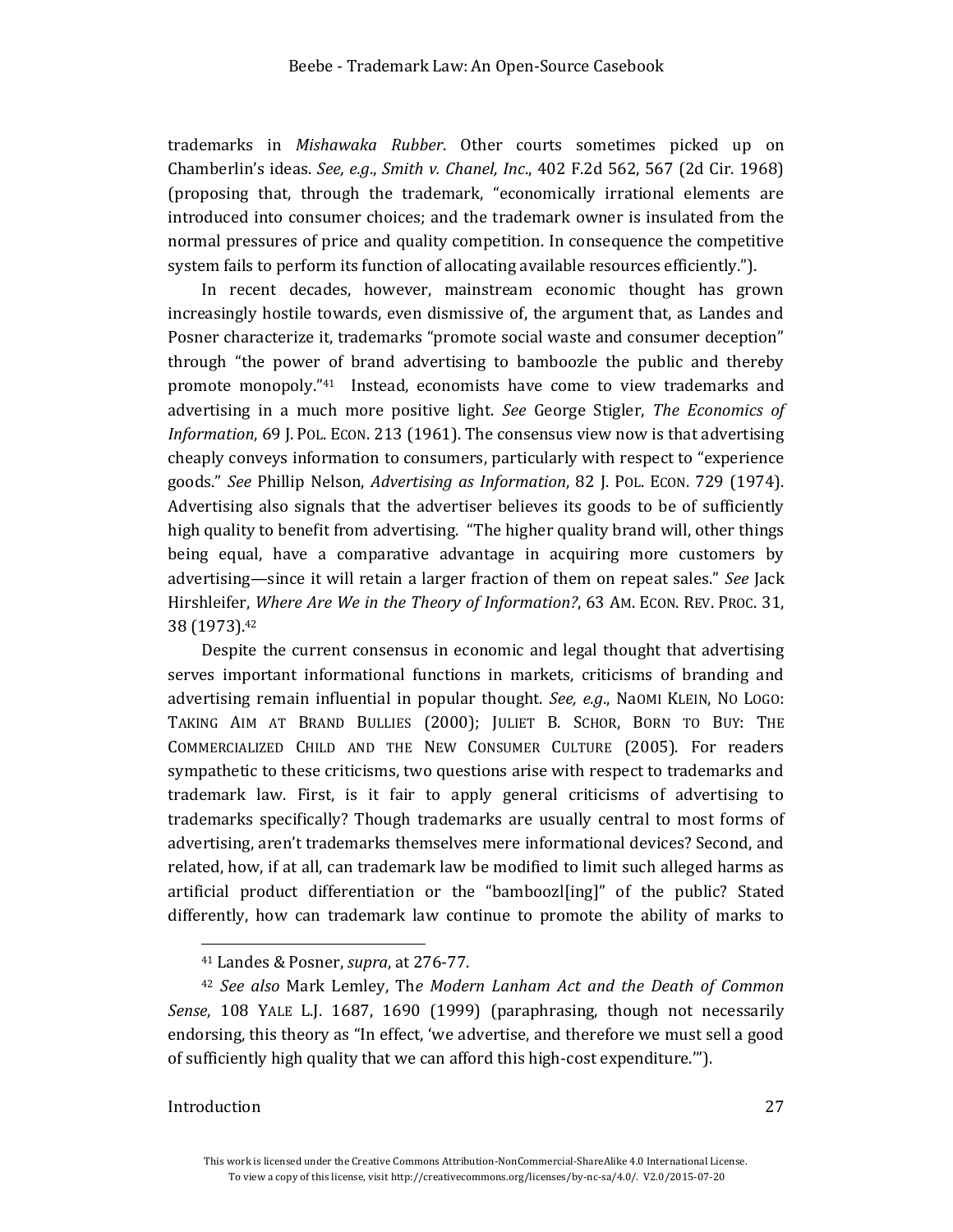*inform* consumers without also promoting the ability of marks to *persuade*? How practically speaking can trademark law minimize persuasion but still preserve information? Any serious criticism of the role that trademark law plays in perpetuating status consumption or introducing "economically irrational elements" into purchasing decisions should be able to answer these questions. Perhaps limiting the scope of trademark rights or the kinds of commercial signifiers that can be protected as trademarks would lessen the persuasive impact of strong brands. But it may be that minor modifications to trademark law will not help to ameliorate the effects of deeply-engrained consumption practices, and efforts to reform these practices will be more effective if undertaken elsewhere.

Opponents of overly expansive trademark rights (and defendants in trademark cases) may find more traction by appealing to what is arguably the true overarching goal of trademark law, one which subsumes the goals of lowering consumer search costs and incentivizing consistent levels of product quality. Trademark law's overarching goal is to foster competition, primarily by enabling the efficient communication of information in the marketplace. When trademark law overprotects, it impedes the optimal flow of information to consumers, tends to give undue market power to incumbents, and can significantly disrupt the efficient operation of the patent and copyright systems (a possibility which we will address in a moment). The argument from competition speaks the language of mainstream economics, but often does so in favor of limiting rather than expanding trademark property rights.

#### <span id="page-27-0"></span>**C. Trademark Law Within the Larger Scheme of Intellectual Property Law**

As the excerpt above from the *Trade-Mark Cases* suggests, when seen from the perspective of trademark law, copyright law and patent law can appear to be closely similar to each other and quite different from trademark law—so much so that it is not unreasonable to ask why trademark is grouped with patent and copyright under the rubric of "intellectual property law" rather than separated out as some hybrid of competition law and intellectual property law. As the table at the conclusion of this section summarizes, both copyright and patent are based on the Intellectual Property Clause of the Constitution, which empowers Congress "[t]o promote the Progress of Science and useful Arts, by securing for limited Times to Authors and Inventors the exclusive Right to their respective Writings and Discoveries." U.S. Const. art. I,  $\S$  8, cl. 8. The Constitution thus requires copyright and patent to promote innovation, human creativity, or more generally, human "Progress," with patent focusing primarily on incentivizing the invention of new technologies, such as new pharmaceuticals, better machines, or more efficient methods of manufacture,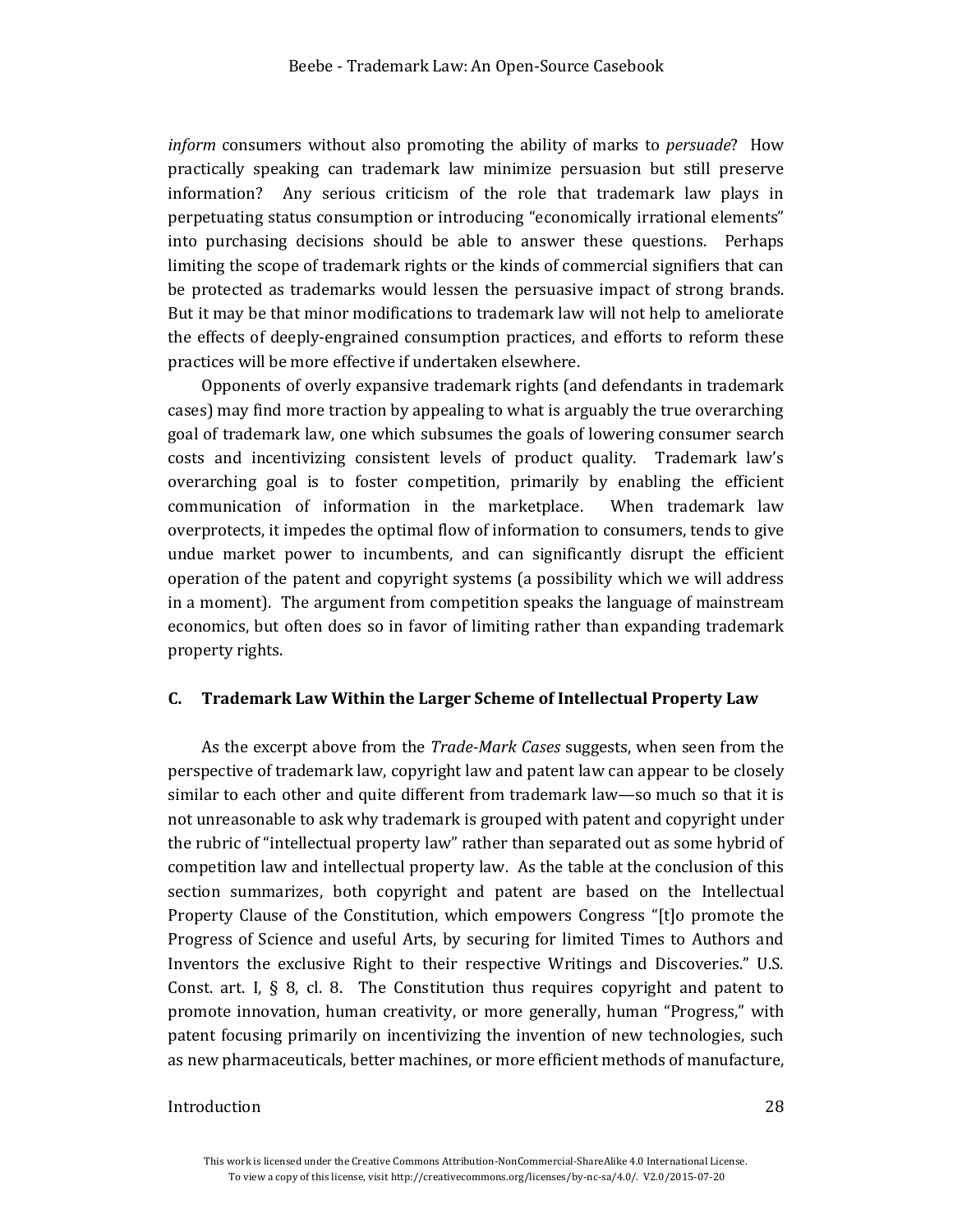and copyright focusing on incentivizing the production of "works of authorship," such as novels, music, and motion pictures.

Inventions and works of authorship share important characteristics that make intellectual property protections useful. Both tend to be expensive to develop, but once developed, they are relatively inexpensive to reproduce in copies. It can cost \$1 billion to develop a successful pharmaceutical and bring it to market and potentially only a few dollars per copy to manufacture it. The consumption of inventions and works of authorship also tends to be "non-rivalrous." A potentially unlimited number of people can benefit equally from the same idea or listen each to his or her own copy of the same recording of the same musical work. Finally, without recourse to prohibitions established by law, it is often exceedingly difficult to exclude people from and thus charge a price for the benefit of an invention or work of authorship. This condition has only intensified with improvements in reproduction and distribution technologies, whether they take the form of ever more flexible assembly lines, automated manufacture, or the reproduction of digital files on a home computer or the internet.

To address these problems, patent law and copyright law provide limited terms of protection to qualifying works, with patent's term significantly shorter in duration than copyright's. In essence, the public makes a bargain with inventors and authors. To incentivize them, we give them exclusive rights in their innovations so that they can recoup the costs of and perhaps profit from their innovating activity, but in exchange, we eventually claim their innovations for the public domain, where these innovations become free for all, including subsequent inventors and authors, to use.

In contrast to copyright and patent law, trademark law is based not on the Intellectual Property Clause, but the Commerce Clause. Its goal is not to promote the progress of "Science and useful Arts" but rather to promote fair and efficient competition. Its term of protection is unlimited in time provided that the trademark owner continues to use the trademark in commerce. And the utilization of trademarks is arguably rivalrous. If two firms share the same trademark for the same type of product in the same marketplace, the utility of both trademarks will be severely diminished.

For all of the differences among copyright, patent, and trademark law, note that these separate regimes of intellectual property law can simultaneously protect the same thing. For example, a logo might qualify for both copyright and trademark protection. A particular product feature, such as the shape of a mobile phone, might qualify for trademark protection and design patent protection. A particular furniture design might qualify for trademark protection, design patent protection, and copyright protection as well.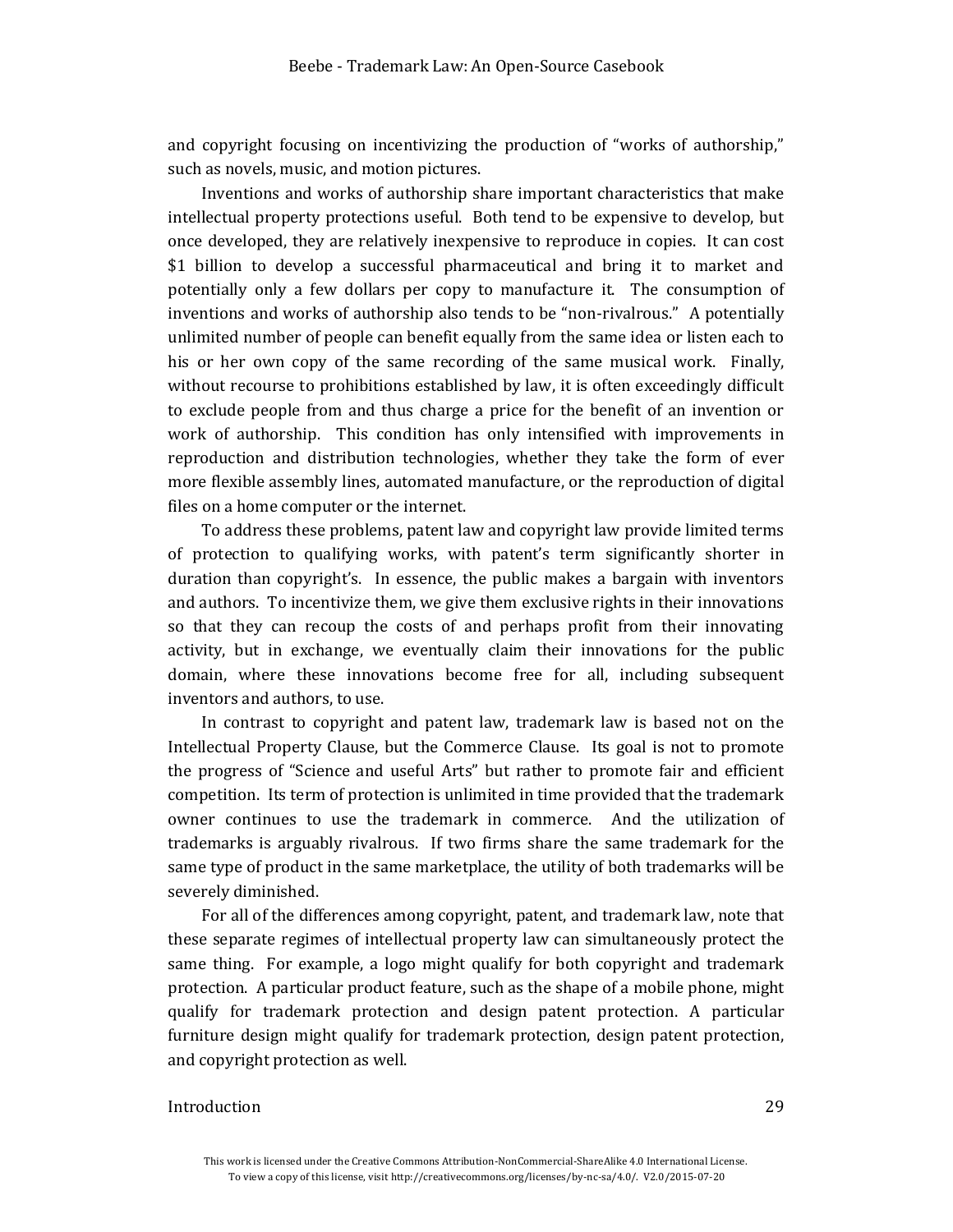These overlapping regimes of exclusive rights can create significant problems in intellectual property law, some of which we will engage later in this casebook. For example, what should happen when the term of copyright protection in a particular work of authorship expires, but that expression also functions as a trademark? Should trademark law allow the Walt Disney Company to continue to assert exclusive rights in images of Mickey Mouse after its copyright in those images has expired? More significantly, should companies be able to assert trademark rights in product features that also qualify for utility patent protection, or at least that perform some mechanical function in addition to serving as designations of source?

# **Comments and Questions**

1. *Do We Want to Incentivize* More *Trademarks*? We generally seek through patent and copyright law to incentivize the production of more patentable inventions and more copyrightable works of authorship. Should we similarly design trademark law to incentivize the production of more trademarks? Is there anything intrinsically valuable about trademarks? Do more trademarks indicate or themselves constitute "Progress"?